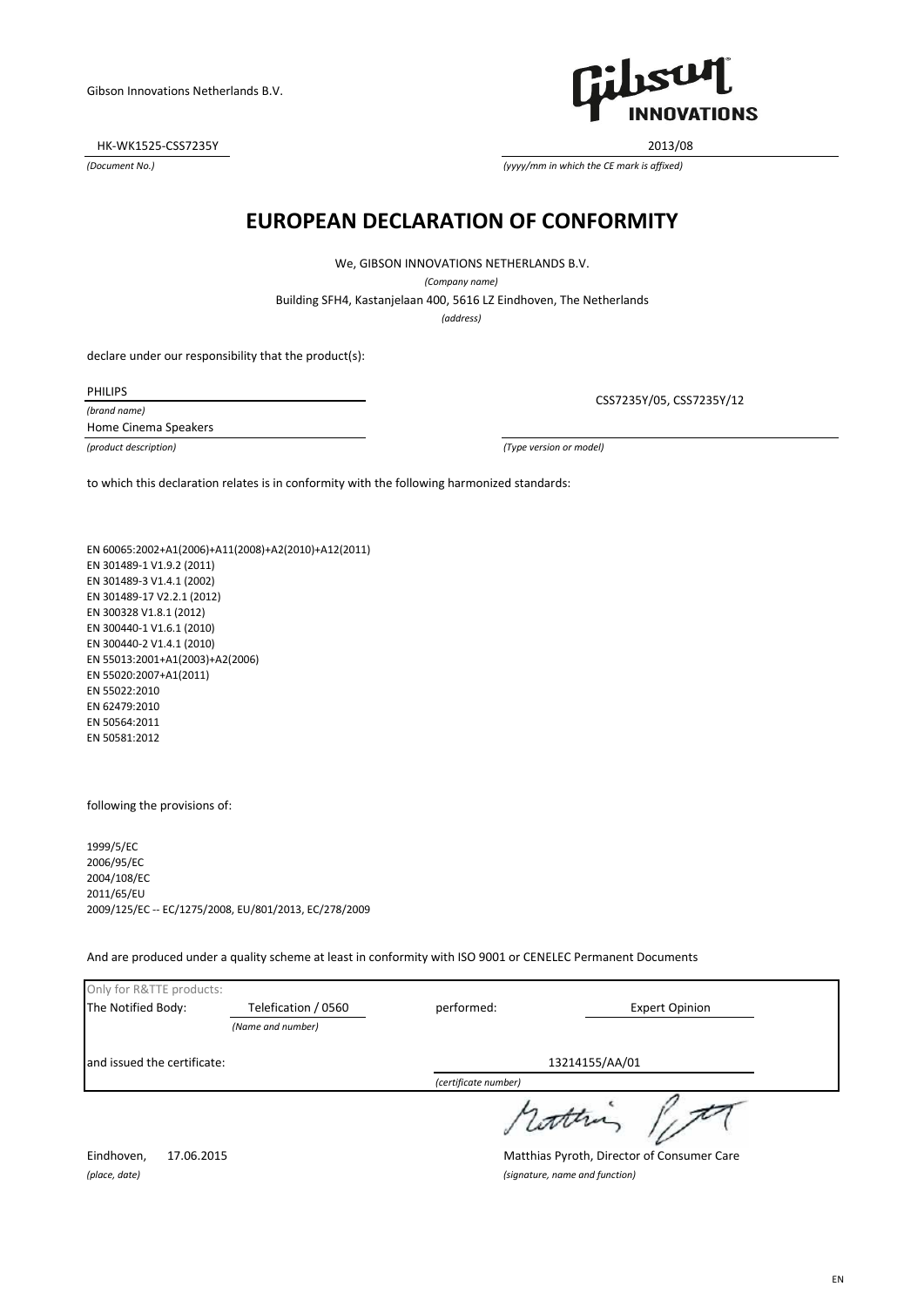HK-WK1525-CSS7235Y 2013/08

*(Document No. / Numéro du document)*



*(yyyy/mm in which the CE mark is affixed / aaaa/mm au cours de laquelle le marquage CE a été apposé)*

# **EUROPEAN DECLARATION OF CONFORMITY**

(DECLARATION DE CONFORMITE CE)

We, GIBSON INNOVATIONS NETHERLANDS B.V.

*(Company name / Nom de l'entreprise)*

Building SFH4, Kastanjelaan 400, 5616 LZ Eindhoven, The Netherlands

*(address / adresse)*

declare under our responsibility that the product(s): (déclarons sous notre propre responsabilité que le(s) produit(s))

PHILIPS

*(brand name, nom de la marque)*

Home Cinema Speakers

CSS7235Y/05, CSS7235Y/12

*(product description, description du produit) (Type version or model, référence ou modèle)*

(auquel cette déclaration se rapporte, est conforme aux normes harmonisées suivantes) to which this declaration relates is in conformity with the following harmonized standards:

EN 60065:2002+A1(2006)+A11(2008)+A2(2010)+A12(2011)

EN 301489-1 V1.9.2 (2011) EN 301489-3 V1.4.1 (2002) EN 301489-17 V2.2.1 (2012) EN 300328 V1.8.1 (2012) EN 300440-1 V1.6.1 (2010) EN 300440-2 V1.4.1 (2010) EN 55013:2001+A1(2003)+A2(2006) EN 55020:2007+A1(2011) EN 55022:2010 EN 62479:2010 EN 50564:2011 EN 50581:2012

following the provisions of: (conformément aux exigences essentielles et autres dispositions pertinentes de:)

1999/5/EC 2006/95/EC 2004/108/EC 2011/65/EU 2009/125/EC -- EC/1275/2008, EU/801/2013, EC/278/2009

And are produced under a quality scheme at least in conformity with ISO 9001 or CENELEC Permanent Documents (Et sont fabriqués conformément à une qualité au moins conforme à la norme ISO 9001 ou aux Documents Permanents CENELEC)

| Only for R&TTE products:<br>The Notified Body: | Telefication / 0560             | performed:   | <b>Expert Opinion</b>                       |
|------------------------------------------------|---------------------------------|--------------|---------------------------------------------|
| (L'Organisme Notifié)                          | (Name and number/nom et numéro) | (a effectué) |                                             |
| and issued the certificate:                    |                                 |              | 13214155/AA/01                              |
| (et a délivré le certificat)                   |                                 |              | (certificate number / numéro du certificat) |
|                                                |                                 |              |                                             |

Eindhoven, 17.06.2015 Matthias Pyroth, Director of Consumer Care *(place,date / lieu, date) (signature, name and function / signature, nom et fonction)*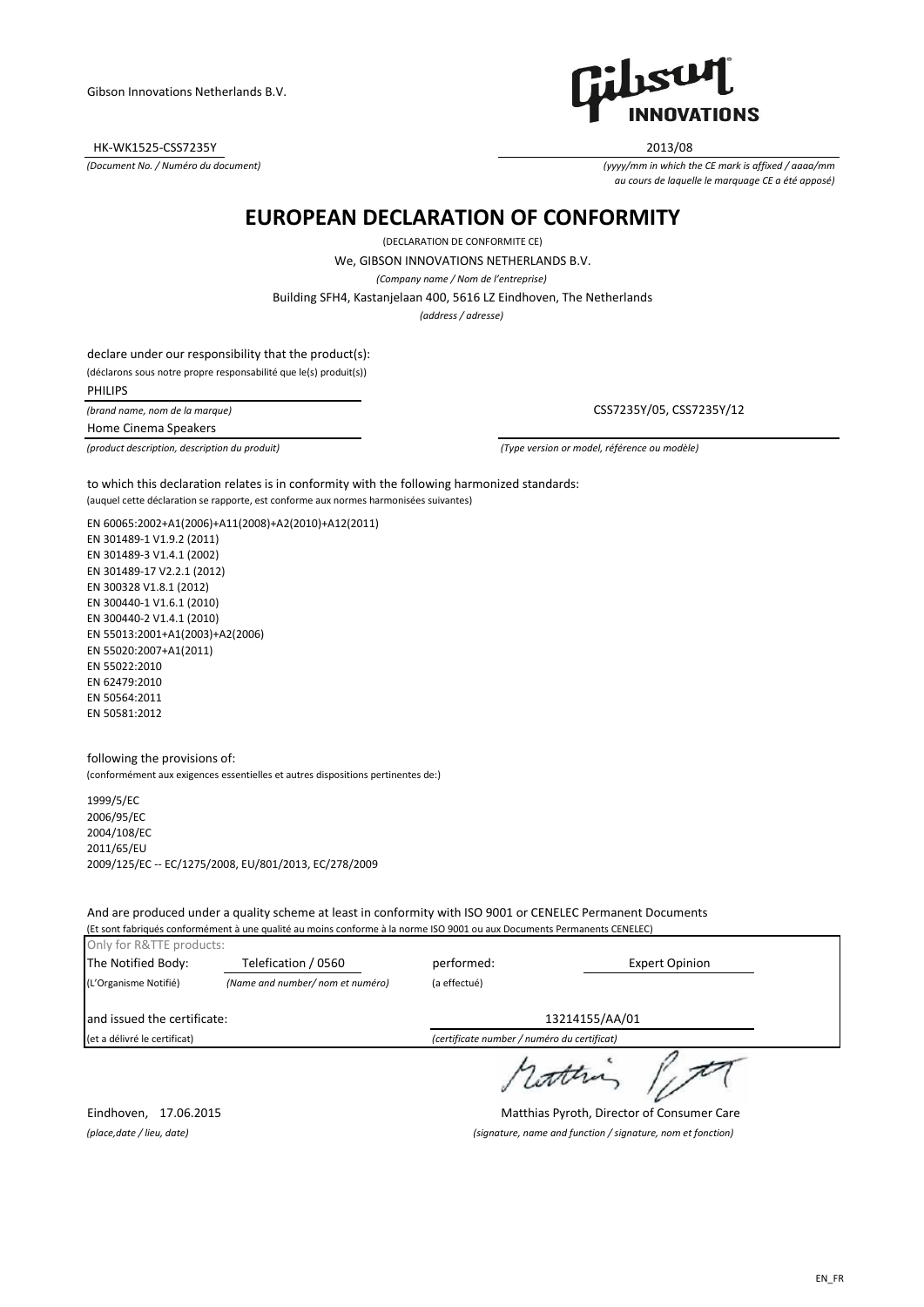HK-WK1525-CSS7235Y 2013/08



*(Bericht Nr.) (JJJJ/MM der CE Zeichnerteilung)*

# **EG - Konformitätserklärung**

Wir, GIBSON INNOVATIONS NETHERLANDS B.V.

*(Firmenname)*

Building SFH4, Kastanjelaan 400, 5616 LZ Eindhoven, The Netherlands

*(Anschrift)*

erklären als Verantwortliche, dass folgende(s) elektronische(s) Produkt(e):

PHILIPS

*(Markenname)* Home Cinema Speakers

CSS7235Y/05, CSS7235Y/12

*(Produktbezeichnung) (Typenbezeichnung oder Modell)*

auf die sich diese Konformitätserklärung bezieht, allen nachstehenden harmonisierten Normen entspricht:

EN 60065:2002+A1(2006)+A11(2008)+A2(2010)+A12(2011) EN 301489-1 V1.9.2 (2011) EN 301489-3 V1.4.1 (2002) EN 301489-17 V2.2.1 (2012) EN 300328 V1.8.1 (2012) EN 300440-1 V1.6.1 (2010) EN 300440-2 V1.4.1 (2010) EN 55013:2001+A1(2003)+A2(2006) EN 55020:2007+A1(2011) EN 55022:2010 EN 62479:2010 EN 50564:2011 EN 50581:2012

entsprechend der Bestimmungen der:

1999/5/EC 2006/95/EC 2004/108/EC 2011/65/EU 2009/125/EC -- EC/1275/2008, EU/801/2013, EC/278/2009

und die gemäß eines Qualitätsystems produziert werden, dass mindestens der ISO 9001 oder CENELEC Permanent Documents entspricht

| Only for R&TTE products:                                                                     |                     |                |                       |
|----------------------------------------------------------------------------------------------|---------------------|----------------|-----------------------|
| Die benannte Stelle:                                                                         | Telefication / 0560 | ausgeführt:    | <b>Expert Opinion</b> |
| (Name und Kennnummer)                                                                        |                     |                |                       |
| lund stellen das Zertifikat:                                                                 |                     | 13214155/AA/01 |                       |
|                                                                                              |                     |                |                       |
|                                                                                              |                     |                |                       |
| $\mathbf{a}$ . The contract of the contract of $\mathbf{a}$<br>$-1$ $-1$ $-2$ $-2$ $-2$ $-1$ |                     |                |                       |

Eindhoven, 17.06.2015 Matthias Pyroth, Director of Consumer Care *(Ort, Datum) (Unterschrift, Name und Funktion des Unterzeichners)*

DE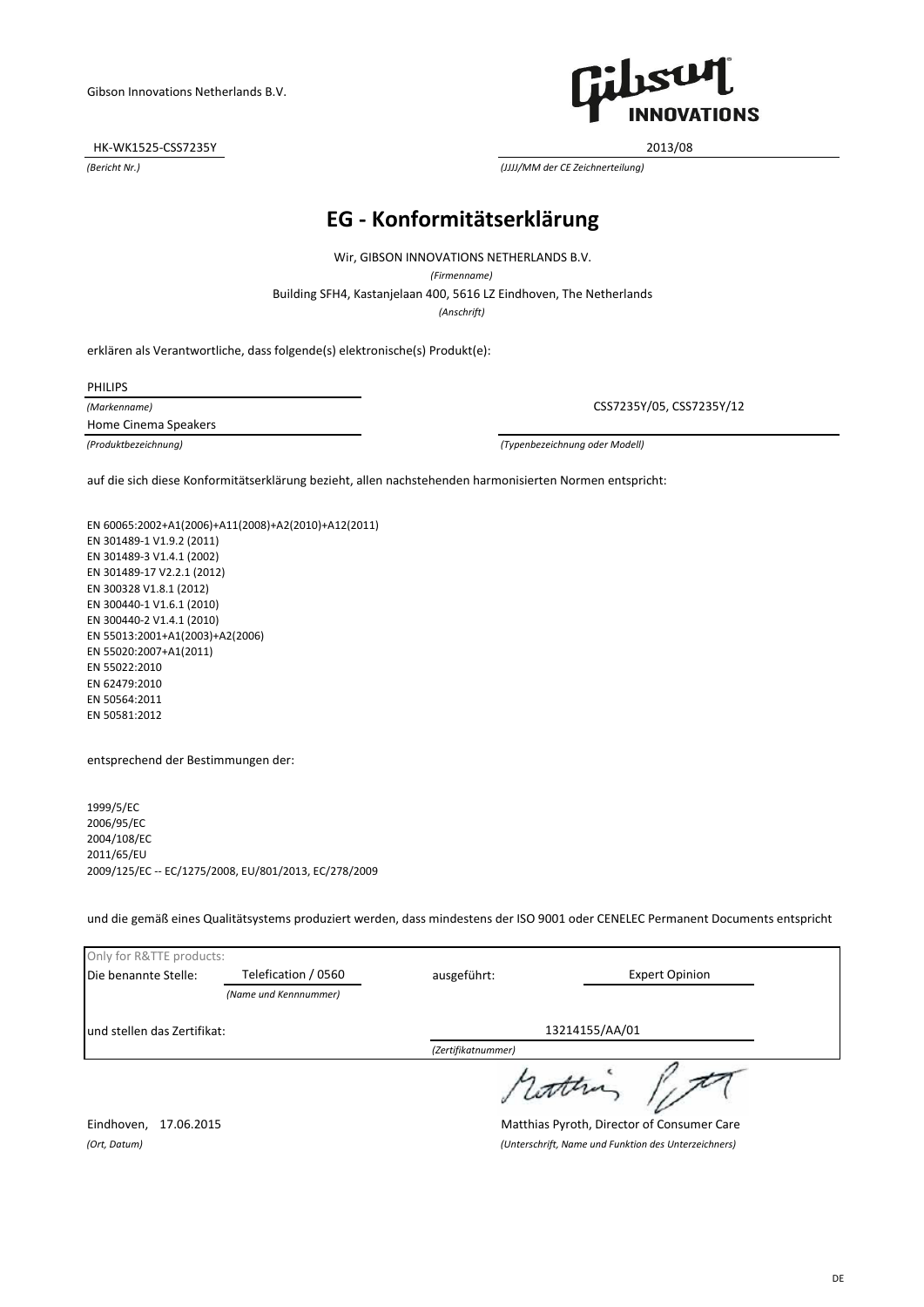HK-WK1525-CSS7235Y 2013/08



*(Documentnummer) (Jaar, maand waarin de CE markering is uitgegeven)*

# **Europese Conformiteitsverklaring**

Wij, GIBSON INNOVATIONS NETHERLANDS B.V.

*(Bedrijfsnaam)*

Building SFH4, Kastanjelaan 400, 5616 LZ Eindhoven, The Netherlands

*(adres)*

verklaren dat onder onze verantwoordelijkheid de product(en):

PHILIPS

*(merknaam)* Home Cinema Speakers

CSS7235Y/05, CSS7235Y/12

*(productbeschrijving) (typenummer of model)*

waar deze verklaring betrekking op heeft voldoen aan de volgende geharmoniseerde standaarden:

EN 60065:2002+A1(2006)+A11(2008)+A2(2010)+A12(2011) EN 301489-1 V1.9.2 (2011) EN 301489-3 V1.4.1 (2002) EN 301489-17 V2.2.1 (2012) EN 300328 V1.8.1 (2012) EN 300440-1 V1.6.1 (2010) EN 300440-2 V1.4.1 (2010) EN 55013:2001+A1(2003)+A2(2006) EN 55020:2007+A1(2011) EN 55022:2010 EN 62479:2010 EN 50564:2011 EN 50581:2012

volgens de voorwaarden van:

1999/5/EC 2006/95/EC 2004/108/EC 2011/65/EU 2009/125/EC -- EC/1275/2008, EU/801/2013, EC/278/2009

En worden geproduceerd volgens een kwaliteitsprogramma wat minimaal overeenkomt met ISO9001 of de CENELEC permanente documenten

| Only for R&TTE products:             |                     |                              |                       |
|--------------------------------------|---------------------|------------------------------|-----------------------|
| Notified Body:                       | Telefication / 0560 | heeft uitgevoerd:            | <b>Expert Opinion</b> |
|                                      | (Naam en nummer)    |                              |                       |
| en heeft een certificaat uitgegeven: |                     |                              | 13214155/AA/01        |
|                                      |                     | (nummer van het certificant) |                       |

*(nummer van het certificaat)*

roth

Eindhoven, 17.06.2015 Matthias Pyroth, Director of Consumer Care *(plaats, datum) (handtekening, naam en functie)*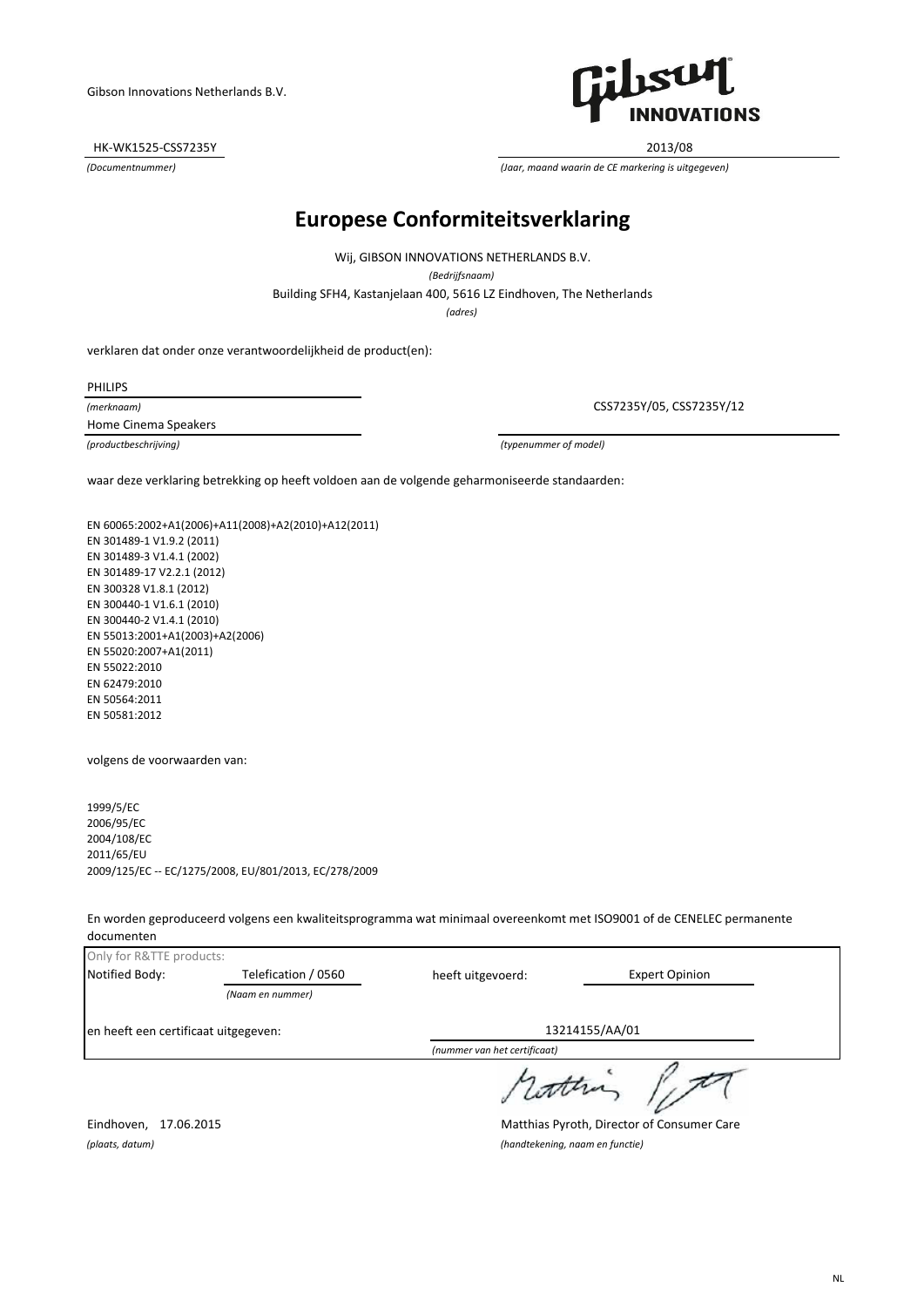HK-WK1525-CSS7235Y 2013/08



*(Dokument nummer) (Årstal for påhæftning af CE-mærkning)*

### **CE deklarationserklæring**

Vi, GIBSON INNOVATIONS NETHERLANDS B.V.

*(virksomhedens navn)*

Building SFH4, Kastanjelaan 400, 5616 LZ Eindhoven, The Netherlands

*(adresse)*

erklærer i henhold til vores ansvar, at de(t) elektriske produkt(er):

PHILIPS

*(navn på varermærke)* Home Cinema Speakers

*(produktbeskrivelse) (type eller model)*

CSS7235Y/05, CSS7235Y/12

denne erklæring relaterer sig til er i overenstemmelse med de harmoniserede standarder:

EN 60065:2002+A1(2006)+A11(2008)+A2(2010)+A12(2011) EN 301489-1 V1.9.2 (2011) EN 301489-3 V1.4.1 (2002) EN 301489-17 V2.2.1 (2012) EN 300328 V1.8.1 (2012) EN 300440-1 V1.6.1 (2010) EN 300440-2 V1.4.1 (2010) EN 55013:2001+A1(2003)+A2(2006) EN 55020:2007+A1(2011) EN 55022:2010 EN 62479:2010 EN 50564:2011 EN 50581:2012

opfylder krav og forskrifter af:

1999/5/EC 2006/95/EC 2004/108/EC 2011/65/EU 2009/125/EC -- EC/1275/2008, EU/801/2013, EC/278/2009

Og er produceret i en kvalitet, der, som minimum, opfylder kravene i ISO 9001-standarden eller CENELEC´s permanente dokumenter

| Only for R&TTE products:  |                     |                                            |                       |  |
|---------------------------|---------------------|--------------------------------------------|-----------------------|--|
| udstedt af:               | Telefication / 0560 | har gennemført:                            | <b>Expert Opinion</b> |  |
|                           | (Navn og nummer)    |                                            |                       |  |
| log udstedt certifikatet: |                     |                                            | 13214155/AA/01        |  |
|                           |                     | (certifikat nummer)                        |                       |  |
|                           |                     |                                            |                       |  |
| Eindhoven,                | 17.06.2015          | Matthias Pyroth, Director of Consumer Care |                       |  |

*(sted, dato) (Signatur, navn og titel)*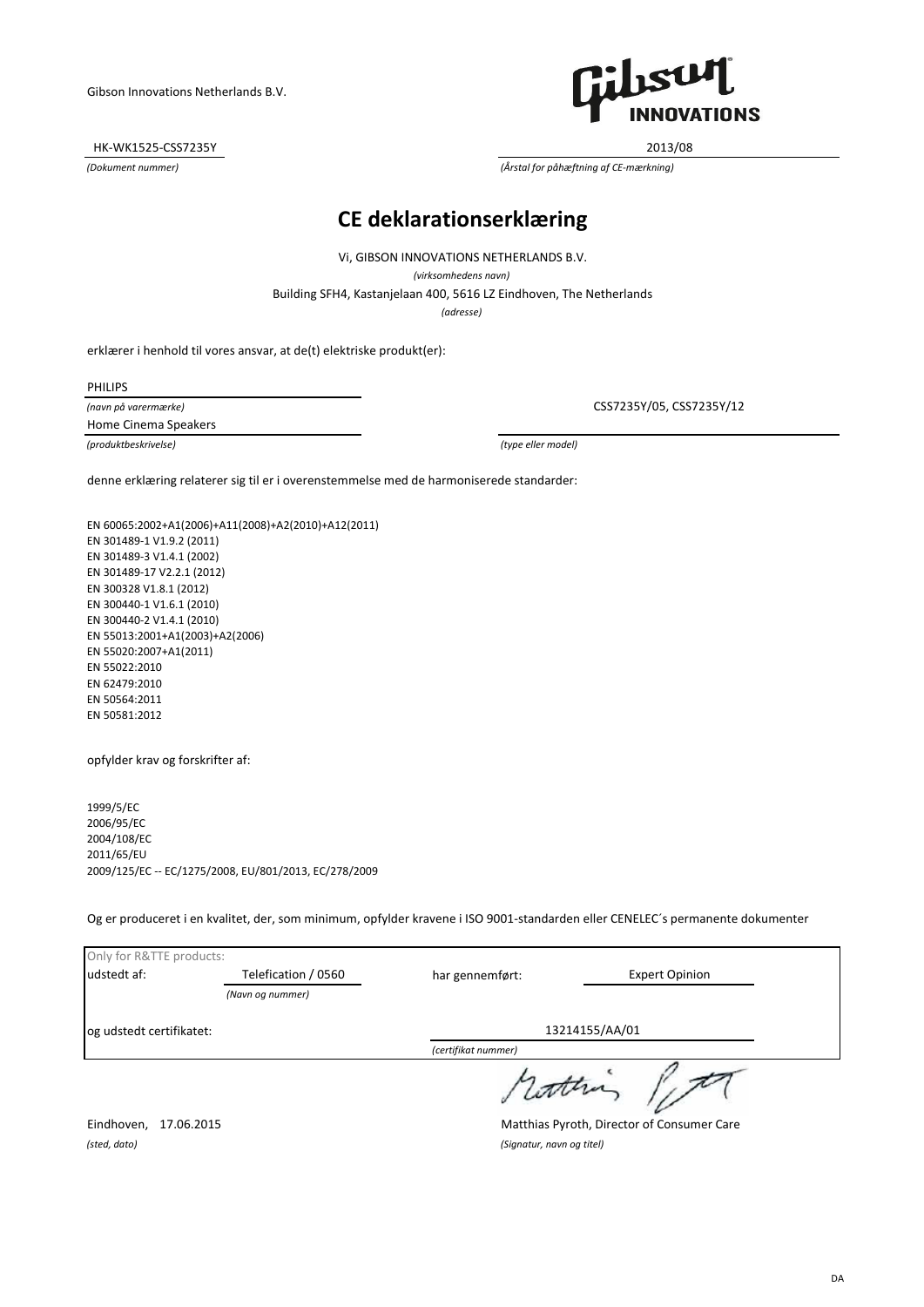HK-WK1525-CSS7235Y 2013/08



*(Raportti nr.) (CE merkinnän myöntämisvuosi)*

#### **Vaatimustenmukaisuusvakuutus**

Me, GIBSON INNOVATIONS NETHERLANDS B.V.

*(Nimi)*

Building SFH4, Kastanjelaan 400, 5616 LZ Eindhoven, The Netherlands

*(Osoite)*

Ilmoitus seuraavista vastuullamme olevista sähkötuotteista:

PHILIPS

*(Brändinimi)* Home Cinema Speakers

CSS7235Y/05, CSS7235Y/12

*(Tuotekuvaus) (Tyypi, versio tai malli)*

Tämä vakuutus on yhdenmukainen seuraavien harmonisointistandardien kanssa:

EN 60065:2002+A1(2006)+A11(2008)+A2(2010)+A12(2011) EN 301489-1 V1.9.2 (2011) EN 301489-3 V1.4.1 (2002) EN 301489-17 V2.2.1 (2012) EN 300328 V1.8.1 (2012) EN 300440-1 V1.6.1 (2010) EN 300440-2 V1.4.1 (2010) EN 55013:2001+A1(2003)+A2(2006) EN 55020:2007+A1(2011) EN 55022:2010 EN 62479:2010 EN 50564:2011 EN 50581:2012

Seuraavien määräysten mukaisesti:

1999/5/EC 2006/95/EC 2004/108/EC 2011/65/EU 2009/125/EC -- EC/1275/2008, EU/801/2013, EC/278/2009

Ja on tuotettu seuraavien laatujärjestelmien mukaisesti : ISO 9001 ja CENELEC asiakirjat

| Only for R&TTE products: |                     |                                            |                       |  |
|--------------------------|---------------------|--------------------------------------------|-----------------------|--|
| Ilmoitettu laitos:       | Telefication / 0560 | suoritetaan:                               | <b>Expert Opinion</b> |  |
|                          | (Nimi ja numero)    |                                            |                       |  |
| Todistuksen antaja:      |                     | 13214155/AA/01                             |                       |  |
|                          |                     | (Sertifikaatin numero)                     |                       |  |
|                          |                     |                                            |                       |  |
| Eindhoven,<br>17.06.2015 |                     | Matthias Pyroth, Director of Consumer Care |                       |  |

*(paikka, päiväys) (Allekirjoitus, nimi ja asema)*

FI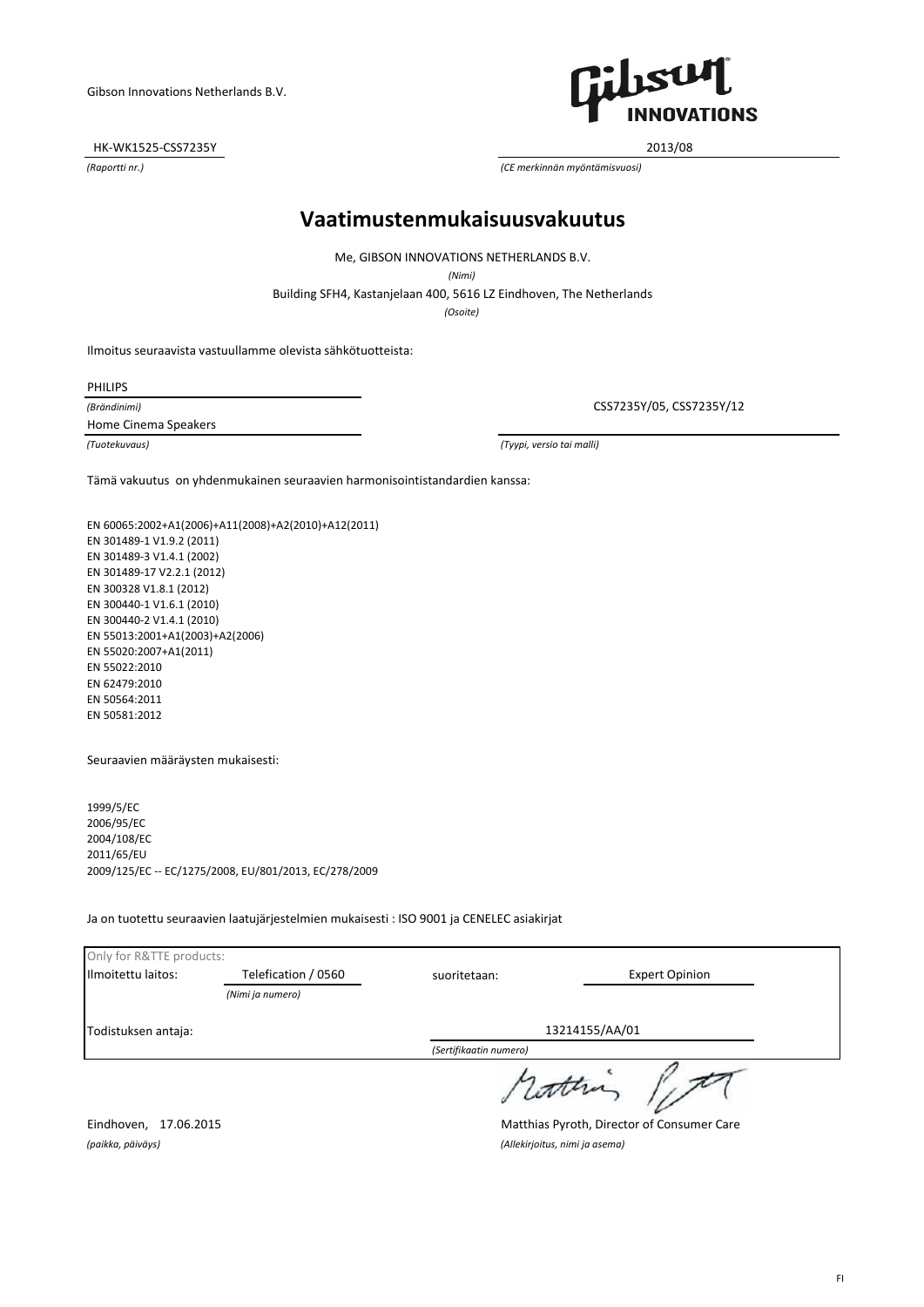HK-WK1525-CSS7235Y 2013/08



*(Número de Documento) (año/mes en que se colocó el marcado CE)*

# **DECLARACIÓN DE CONFORMIDAD EUROPEA**

Building SFH4, Kastanjelaan 400, 5616 LZ Eindhoven, The Netherlands Nosotros, GIBSON INNOVATIONS NETHERLANDS B.V. *(Nombre de la Empresa)*

*(dirección)*

Declaramos bajo nuestra responsabilidad que el/los producto(s):

PHILIPS

*(nombre de la marca)* Home Cinema Speakers

*(descripción del producto) (Referencia o modelo)*

CSS7235Y/05, CSS7235Y/12

Al/a los que esta declaración hace(n) referencia es/son conforme(s) con los siguientes estándares armonizados:

EN 60065:2002+A1(2006)+A11(2008)+A2(2010)+A12(2011) EN 301489-1 V1.9.2 (2011) EN 301489-3 V1.4.1 (2002) EN 301489-17 V2.2.1 (2012) EN 300328 V1.8.1 (2012) EN 300440-1 V1.6.1 (2010) EN 300440-2 V1.4.1 (2010) EN 55013:2001+A1(2003)+A2(2006) EN 55020:2007+A1(2011) EN 55022:2010 EN 62479:2010 EN 50564:2011 EN 50581:2012

siguiendo las disposiciones pertinentes de:

1999/5/EC 2006/95/EC 2004/108/EC 2011/65/EU 2009/125/EC -- EC/1275/2008, EU/801/2013, EC/278/2009

Y se fabrican conforme a una calidad como mínimo conforme a la norma ISO 9001 o a los Documentos Permanentes CENELEC

| Only for R&TTE products:      |                     |                |                       |
|-------------------------------|---------------------|----------------|-----------------------|
| El organismo notificado:      | Telefication / 0560 | hecho en:      | <b>Expert Opinion</b> |
|                               | (Nombre y número)   |                |                       |
| y ha expedido el certificado: |                     | 13214155/AA/01 |                       |
|                               |                     |                |                       |
|                               |                     |                | dathi                 |

Eindhoven, 17.06.2015 Matthias Pyroth, Director of Consumer Care

*(lugar, fecha) (firma, nombre y cargo)*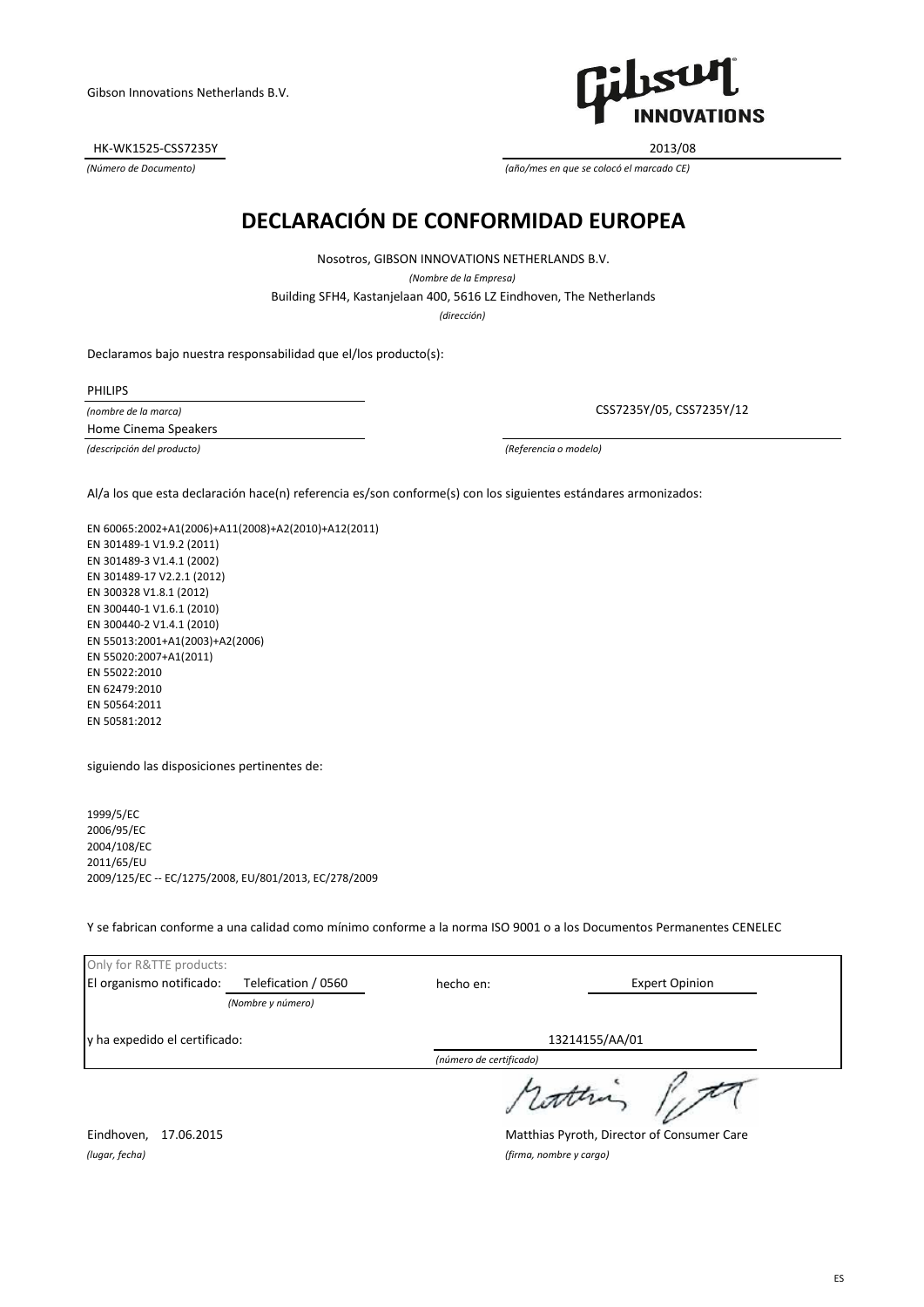HK-WK1525-CSS7235Y 2013/08



*(Número do Documento) (durante a qual a marcação CE foi fixada)*

# **DECLARAÇAO DE CONFORMIDADE CE**

Nós, GIBSON INNOVATIONS NETHERLANDS B.V.

*(Nome da empresa)*

Building SFH4, Kastanjelaan 400, 5616 LZ Eindhoven, The Netherlands

*(morada)*

Declaramos sob a nossa responsabilidade que o(s) produto(s):

PHILIPS

*(nome da marca)* Home Cinema Speakers

CSS7235Y/05, CSS7235Y/12

*(descrição do produto) (referéncia ou modelo)*

A(os) quais diz respeito esta declaração é/são conforme(s) com os seguintes standards harmonisados:

EN 60065:2002+A1(2006)+A11(2008)+A2(2010)+A12(2011) EN 301489-1 V1.9.2 (2011) EN 301489-3 V1.4.1 (2002) EN 301489-17 V2.2.1 (2012) EN 300328 V1.8.1 (2012) EN 300440-1 V1.6.1 (2010) EN 300440-2 V1.4.1 (2010) EN 55013:2001+A1(2003)+A2(2006) EN 55020:2007+A1(2011) EN 55022:2010 EN 62479:2010 EN 50564:2011 EN 50581:2012

Conforme as exigencias essenciais e outras disposições pertinentes de:

1999/5/EC 2006/95/EC 2004/108/EC 2011/65/EU 2009/125/EC -- EC/1275/2008, EU/801/2013, EC/278/2009

E são fabricadas sob critérios de qualidade no mínimo conformes com a norma ISO 9001 ou documentos Permanentes CENELEC

| Only for R&TTE products:       |                     |                         |                                                                                                                       |
|--------------------------------|---------------------|-------------------------|-----------------------------------------------------------------------------------------------------------------------|
| Organismo Notificado:          | Telefication / 0560 | efectuado por:          | <b>Expert Opinion</b>                                                                                                 |
|                                | (Nome e número)     |                         |                                                                                                                       |
| emitiu o certificado:          |                     |                         | 13214155/AA/01                                                                                                        |
|                                |                     | (numero do certificado) |                                                                                                                       |
|                                |                     | 1 Lotten                |                                                                                                                       |
| $-1$ $-1$<br>$1 - 0 - 0 - 1 =$ |                     |                         | $\mathbf{a}$ . $\mathbf{b}$ . $\mathbf{c}$ . $\mathbf{c}$ . $\mathbf{c}$ . $\mathbf{c}$ . $\mathbf{c}$ . $\mathbf{c}$ |

Eindhoven, 17.06.2015 Matthias Pyroth, Director of Consumer Care

*(local, data) (assinatura, nome e função)*

PT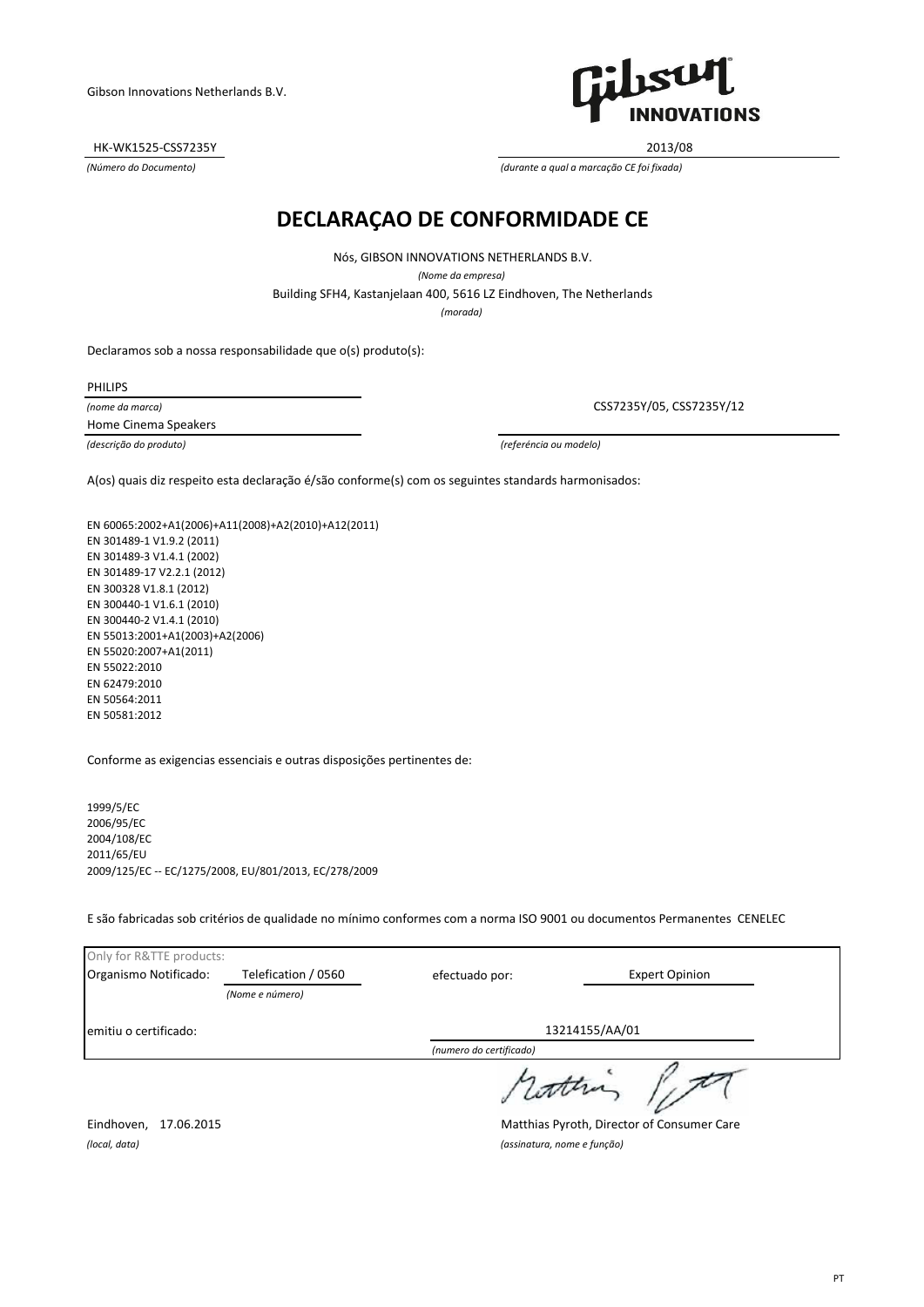HK-WK1525-CSS7235Y 2013/08



*(Numero di documento) (in cui è apposto il marchio CE)*

### **DICHIARAZIONE DI CONFORMITA' CE**

Building SFH4, Kastanjelaan 400, 5616 LZ Eindhoven, The Netherlands la sottoscritta GIBSON INNOVATIONS NETHERLANDS B.V. *(Nome della società)*

*(indirizzo)*

dichiariamo sotto la nostra responsabilità che il(i) prodotto (i):

PHILIPS

*(marchio)* Home Cinema Speakers

*(descrizione del prodotto) (referenza o modello)*

CSS7235Y/05, CSS7235Y/12

al quale questa dichiarazione si riferisce è conforme alle seguenti norme armonizzate:

EN 60065:2002+A1(2006)+A11(2008)+A2(2010)+A12(2011) EN 301489-1 V1.9.2 (2011) EN 301489-3 V1.4.1 (2002) EN 301489-17 V2.2.1 (2012) EN 300328 V1.8.1 (2012) EN 300440-1 V1.6.1 (2010) EN 300440-2 V1.4.1 (2010) EN 55013:2001+A1(2003)+A2(2006) EN 55020:2007+A1(2011) EN 55022:2010 EN 62479:2010 EN 50564:2011 EN 50581:2012

a seguito delle disposizioni del:

1999/5/EC 2006/95/EC 2004/108/EC 2011/65/EU 2009/125/EC -- EC/1275/2008, EU/801/2013, EC/278/2009

e i processi produttivi seguono un sistema qualità conforme almeno alla norma ISO9001 o agli standard CENELEC

| Only for R&TTE products:                        |                     |                                            |                       |  |
|-------------------------------------------------|---------------------|--------------------------------------------|-----------------------|--|
| L'Organismo Notificato:                         | Telefication / 0560 | ha eseguito:                               | <b>Expert Opinion</b> |  |
|                                                 | (nome e numero)     |                                            |                       |  |
| 13214155/AA/01<br>le rilasciato il certificato: |                     |                                            |                       |  |
|                                                 |                     | (numero di certificato)                    |                       |  |
|                                                 |                     |                                            |                       |  |
| Eindhoven,<br>17.06.2015                        |                     | Matthias Pyroth, Director of Consumer Care |                       |  |

*(luogo, data) (firma , nome e funzione)*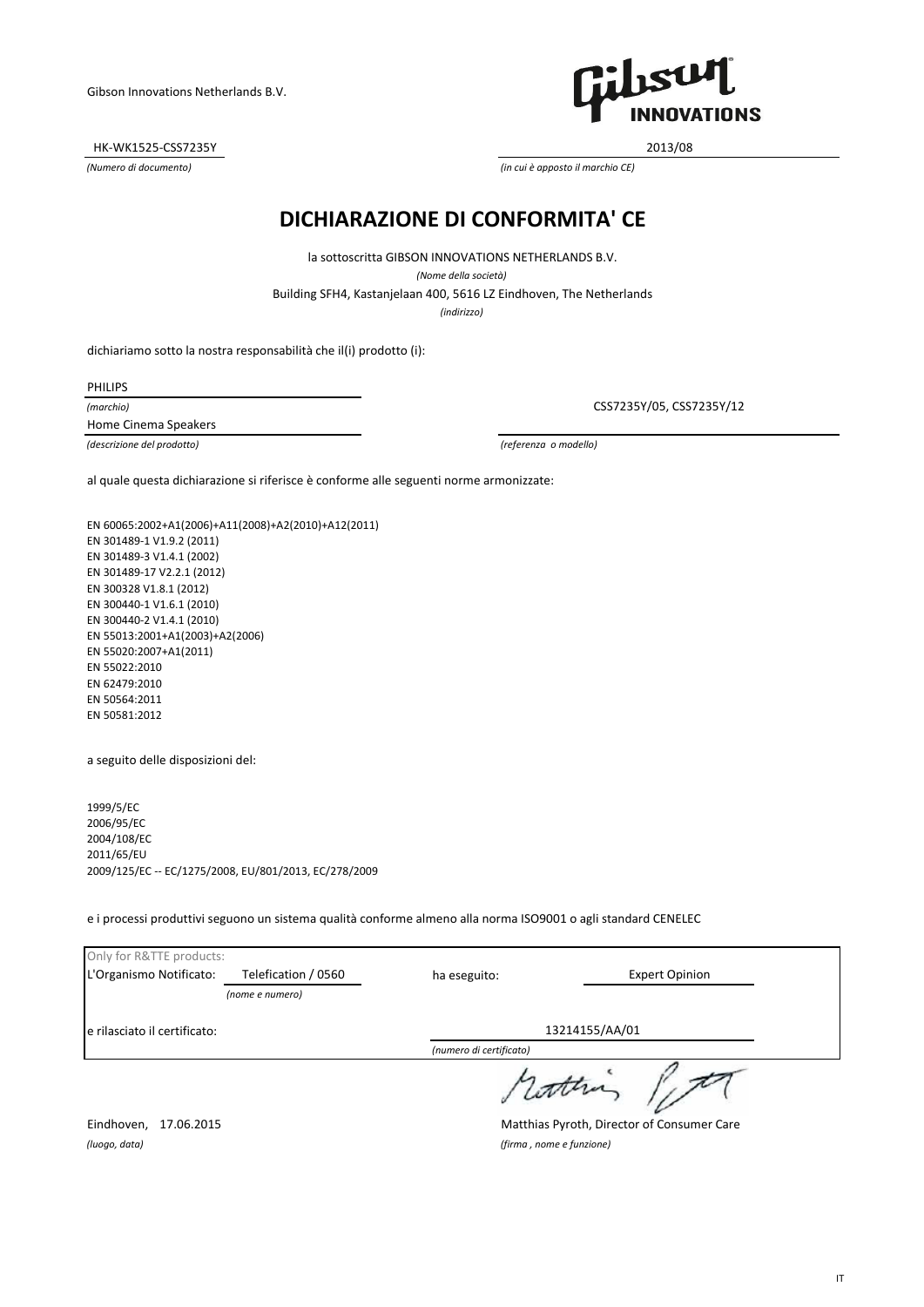HK-WK1525-CSS7235Y 2013/08



*(Αρ. έκθεσης) (Έτος επικόλλησης του σήματος συμμόρφωσης CE)*

#### **ΔΗΛΩΣΗ ΣΥΜΜΟΡΦΩΣΗΣ CE**

Building SFH4, Kastanjelaan 400, 5616 LZ Eindhoven, The Netherlands Εμείς, η εταιρεία GIBSON INNOVATIONS NETHERLANDS B.V. *(Επωνυμία) (Διεύθυνση)*

Δηλώνουμε υπεύθυνα ότι το ηλεκτρολογικό προϊόν/ προϊόντα:

PHILIPS

*(ονομασία μάρκας)* Home Cinema Speakers

CSS7235Y/05, CSS7235Y/12

*(περιγραφή προϊόντος) (Τύπος έκδοσης ή μοντέλο)*

στο οποίο/ στα οποία αφορά η παρούσα δήλωση συμμορφούται/ συμμορφούνται με τα εξής εναρμονισμένα πρότυπα:

EN 60065:2002+A1(2006)+A11(2008)+A2(2010)+A12(2011) EN 301489-1 V1.9.2 (2011) EN 301489-3 V1.4.1 (2002) EN 301489-17 V2.2.1 (2012) EN 300328 V1.8.1 (2012) EN 300440-1 V1.6.1 (2010) EN 300440-2 V1.4.1 (2010) EN 55013:2001+A1(2003)+A2(2006) EN 55020:2007+A1(2011) EN 55022:2010 EN 62479:2010 EN 50564:2011 EN 50581:2012

Σύμφωνα με τις διατάξεις των οδηγιών:

1999/5/EC 2006/95/EC 2004/108/EC 2011/65/EU 2009/125/EC -- EC/1275/2008, EU/801/2013, EC/278/2009

Και παράγεται/ παράγονται σύμφωνα με ένα ποιοτικό πρόγραμμα που συμμορφούται, κατ'ελάχιστον, με το πρότυπο ISO 9001 ή με τα Μόνιμα Έγγραφα Τεκμηρίωσης της CENELEC

| Only for R&TTE products:      |                        |                          |                       |
|-------------------------------|------------------------|--------------------------|-----------------------|
| Ο ειδοποιηθείς                | Telefication / 0560    | διεξήγαγε:               | <b>Expert Opinion</b> |
| οργανισμός:                   | (Ονομασία και αριθμός) |                          |                       |
| Και εξέδωσε το πιστοποιητικό: |                        | 13214155/AA/01           |                       |
|                               |                        | (αριθμός πιστοποιητικού) |                       |
|                               |                        |                          | / Lotten              |

Eindhoven, 17.06.2015 Matthias Pyroth, Director of Consumer Care *(τόπος, ημερομηνία) (υπογραφή, ονοματεπώνυμο και λειτουργία)*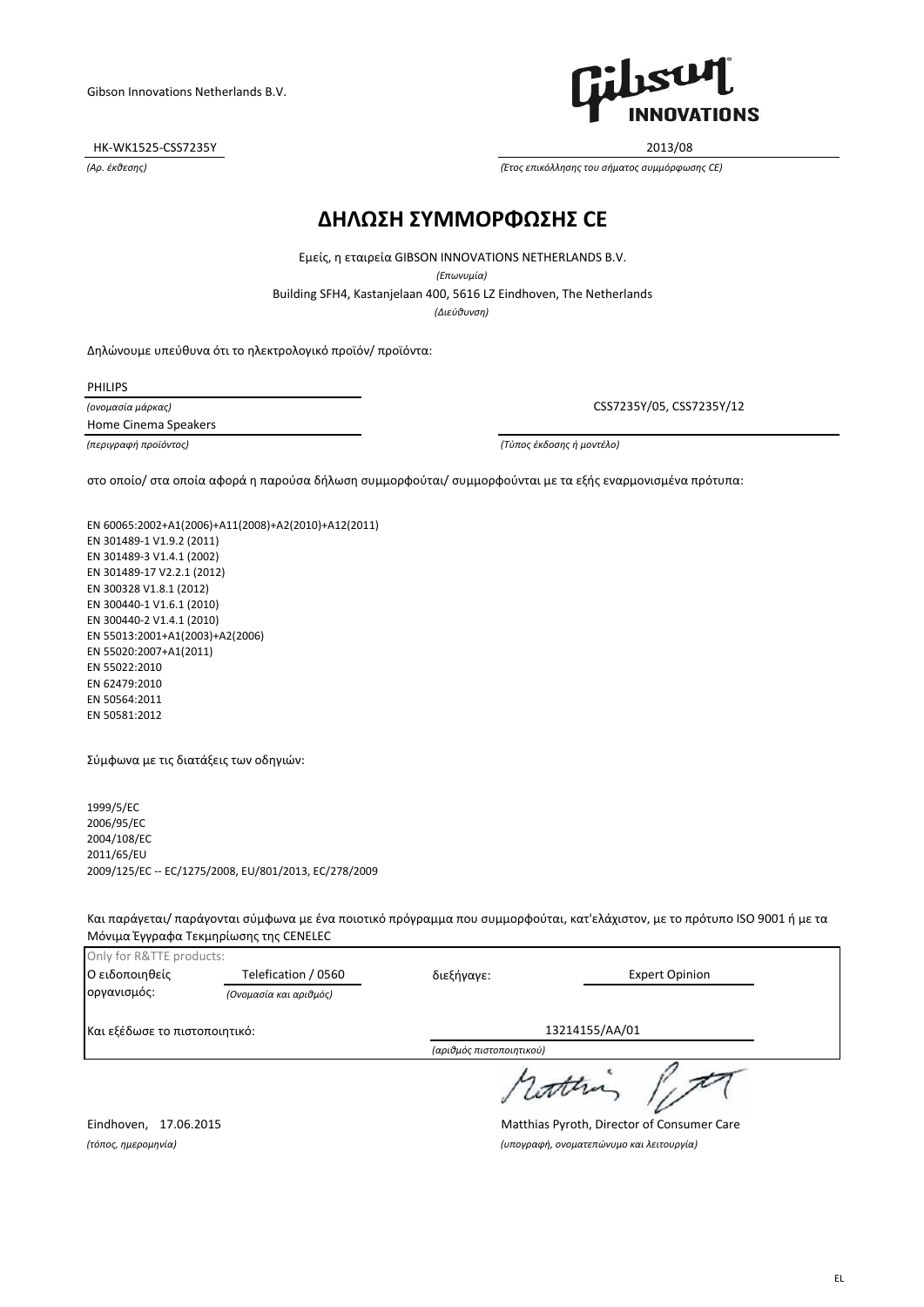HK-WK1525-CSS7235Y 2013/08



*(Numer raportu) (Rok, w którym oznakowanie CE zostało umieszczone na wyrobie)*

# **DEKLARACJA ZGODNOŚCI CE**

My, GIBSON INNOVATIONS NETHERLANDS B.V.

*(Nazwa)*

Building SFH4, Kastanjelaan 400, 5616 LZ Eindhoven, The Netherlands

*(adres)*

Deklarujemy na naszą odpowiedzialność, że urządzeni(e/a) elektryczne:

PHILIPS

*(marka)*

Home Cinema Speakers

*(nazwa /opis produktu) (Typ lub model)*

CSS7235Y/05, CSS7235Y/12

Do którego odnosi się niniejsza deklaracja jest zgodny z następującymi normami zharmonizowanymi:

EN 60065:2002+A1(2006)+A11(2008)+A2(2010)+A12(2011) EN 301489-1 V1.9.2 (2011) EN 301489-3 V1.4.1 (2002) EN 301489-17 V2.2.1 (2012) EN 300328 V1.8.1 (2012) EN 300440-1 V1.6.1 (2010) EN 300440-2 V1.4.1 (2010) EN 55013:2001+A1(2003)+A2(2006) EN 55020:2007+A1(2011) EN 55022:2010 EN 62479:2010 EN 50564:2011 EN 50581:2012

Zgodnie z dyrektywami:

1999/5/EC 2006/95/EC 2004/108/EC 2011/65/EU 2009/125/EC -- EC/1275/2008, EU/801/2013, EC/278/2009

oraz został wyprodukowany zgodnie ze standardami jakościowymi takimi jak ISO9001 lub CENELEC Permanent Documents

| Only for R&TTE products: |                                            |                                           |                       |  |
|--------------------------|--------------------------------------------|-------------------------------------------|-----------------------|--|
| Jednostka certyfikująca: | Telefication / 0560                        | wykonała:                                 | <b>Expert Opinion</b> |  |
|                          | (Nazwa i numer)                            |                                           |                       |  |
| i wydała certyfikat:     |                                            |                                           | 13214155/AA/01        |  |
|                          |                                            | (numero del certificatonumer certyfikatu) |                       |  |
|                          |                                            |                                           |                       |  |
| 17.06.2015<br>Eindhoven, | Matthias Pyroth, Director of Consumer Care |                                           |                       |  |
| (miasto, data)           |                                            | (podpis, imię i nazwisko oraz funkcja)    |                       |  |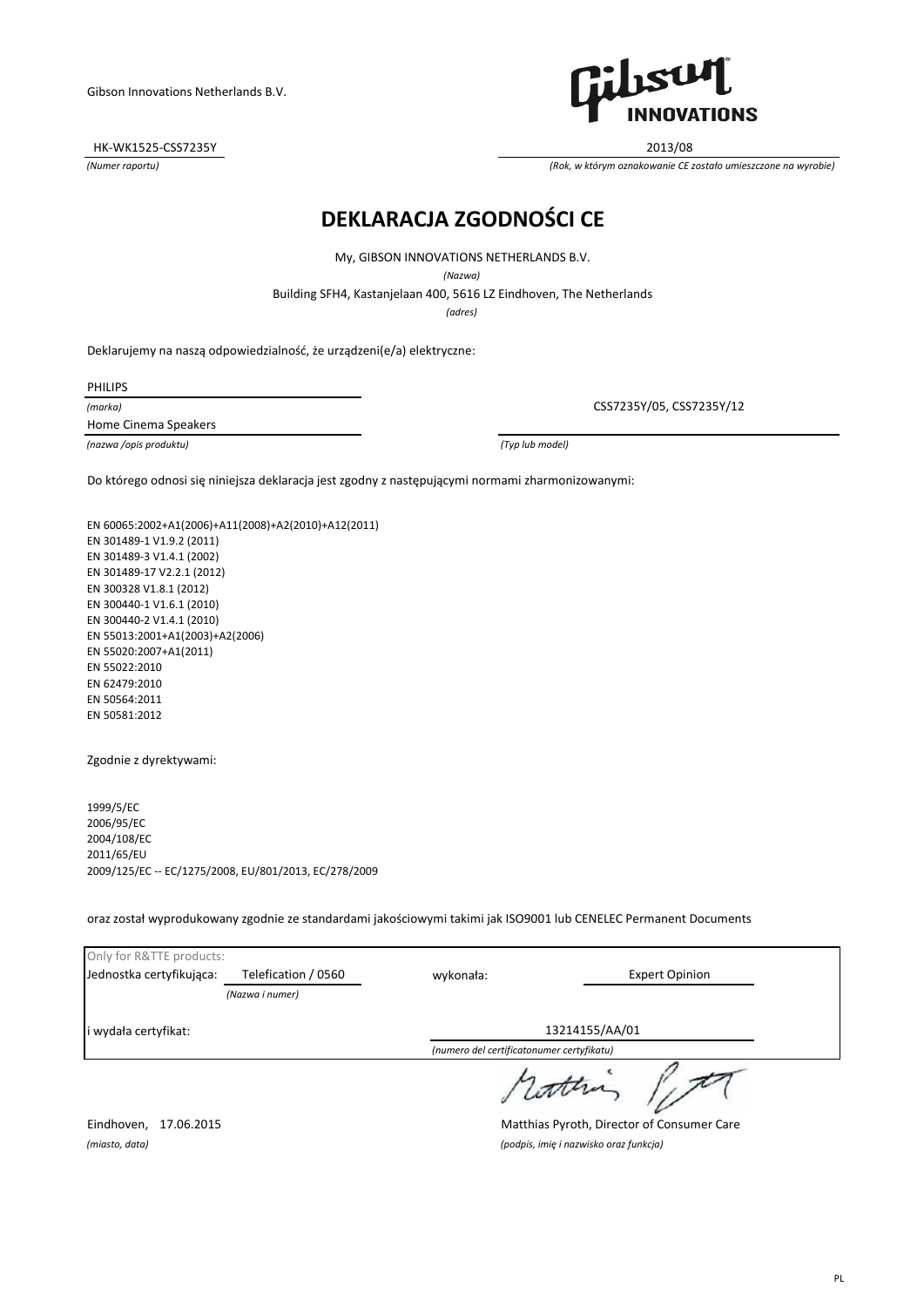HK-WK1525-CSS7235Y 2013/08



*(Nr. raport) (Anul în care este aplicat marcajul CE)*

# **DECLARAŢIE DE CONFORMITATE CE**

Noi, GIBSON INNOVATIONS NETHERLANDS B.V.

*(Nume)*

Building SFH4, Kastanjelaan 400, 5616 LZ Eindhoven, The Netherlands

*(adresă)*

Declarăm pe proprie răspundere că produsul (produsele) electric(e):

PHILIPS

*(marca)*

Home Cinema Speakers

*(descriere produs) (Tip sau model)*

CSS7235Y/05, CSS7235Y/12

La care se referă această declaraţie, este in conformitate cu următoarele standarde armonizate:

EN 60065:2002+A1(2006)+A11(2008)+A2(2010)+A12(2011) EN 301489-1 V1.9.2 (2011) EN 301489-3 V1.4.1 (2002) EN 301489-17 V2.2.1 (2012) EN 300328 V1.8.1 (2012) EN 300440-1 V1.6.1 (2010) EN 300440-2 V1.4.1 (2010) EN 55013:2001+A1(2003)+A2(2006) EN 55020:2007+A1(2011) EN 55022:2010 EN 62479:2010 EN 50564:2011 EN 50581:2012

În conformitate cu dispoziţiile directivelor:

1999/5/EC 2006/95/EC 2004/108/EC 2011/65/EU 2009/125/EC -- EC/1275/2008, EU/801/2013, EC/278/2009

Şi sunt fabricate după o schemă de calitate conformă cel puţin cu standardul ISO 9001 sau Documentele Permanente CENELEC

| Only for R&TTE products:               |                     |                          |                       |
|----------------------------------------|---------------------|--------------------------|-----------------------|
| Organismul notificat:                  | Telefication / 0560 | a efectuat:              | <b>Expert Opinion</b> |
|                                        | (Nume si număr)     |                          |                       |
| Si a emis certificatul:                |                     |                          | 13214155/AA/01        |
|                                        |                     | (Numărul certificatului) |                       |
| datha                                  |                     |                          |                       |
| $- \cdot$ $\cdot$<br>$-$ - - - - - - - |                     |                          | $\sim$ $\sim$         |

Eindhoven, 17.06.2015 Matthias Pyroth, Director of Consumer Care

*(locul, data) (semnătura, nume şi funcţie)*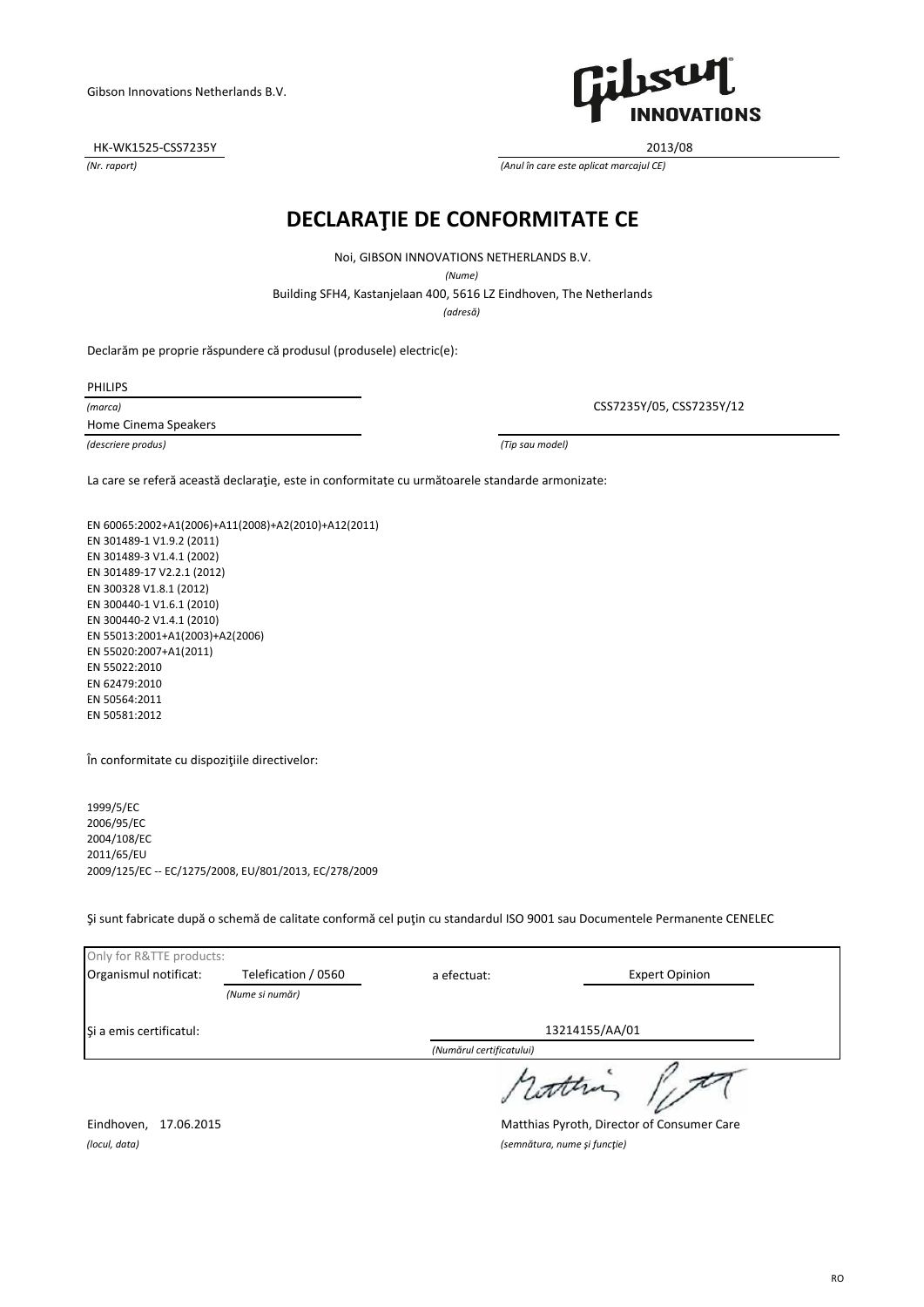HK-WK1525-CSS7235Y 2013/08

SU **INNOVATIONS** 

*(Jelentés száma) (A CE jelzés feltüntetésének éve)*

# **EC MEGFELELŐSÉGI NYILATKOZAT**

A GIBSON INNOVATIONS NETHERLANDS B.V.

*(Név)*

Building SFH4, Kastanjelaan 400, 5616 LZ Eindhoven, The Netherlands

*(cím)*

Felelőssége tudatában nyilatkozik, hogy az alábbi elektronikai termék(ek):

PHILIPS

*(márkanév)* Home Cinema Speakers

CSS7235Y/05, CSS7235Y/12

*(termék megnevezése) (Típusváltozat vagy modell)*

Az ezen nyilatkozatban foglaltak szerint megfelel(nek) a következő harmonizált szabványoknak:

EN 60065:2002+A1(2006)+A11(2008)+A2(2010)+A12(2011) EN 301489-1 V1.9.2 (2011) EN 301489-3 V1.4.1 (2002) EN 301489-17 V2.2.1 (2012) EN 300328 V1.8.1 (2012) EN 300440-1 V1.6.1 (2010) EN 300440-2 V1.4.1 (2010) EN 55013:2001+A1(2003)+A2(2006) EN 55020:2007+A1(2011) EN 55022:2010 EN 62479:2010 EN 50564:2011 EN 50581:2012

Követve a következő ajánlásokat:

1999/5/EC 2006/95/EC 2004/108/EC 2011/65/EU 2009/125/EC -- EC/1275/2008, EU/801/2013, EC/278/2009

legalább az ISO 9001-nek megfelelően vagy

|                               |                     | $\sqrt{2}$ $\sqrt{2}$ $\sqrt{2}$ $\sqrt{2}$ $\sqrt{2}$ $\sqrt{2}$ |                       |
|-------------------------------|---------------------|-------------------------------------------------------------------|-----------------------|
| és a kibocsátott tanúsítvány: |                     |                                                                   | 13214155/AA/01        |
|                               | (Név és szám)       |                                                                   |                       |
| Bejelentett testület:         | Telefication / 0560 | teljesítve:                                                       | <b>Expert Opinion</b> |
| Only for R&TTE products:      |                     |                                                                   |                       |

*(tanúsítvány száma)*

rotten

Eindhoven, 17.06.2015 Matthias Pyroth, Director of Consumer Care

*(hely, dátum) (aláírás, név és beosztás)*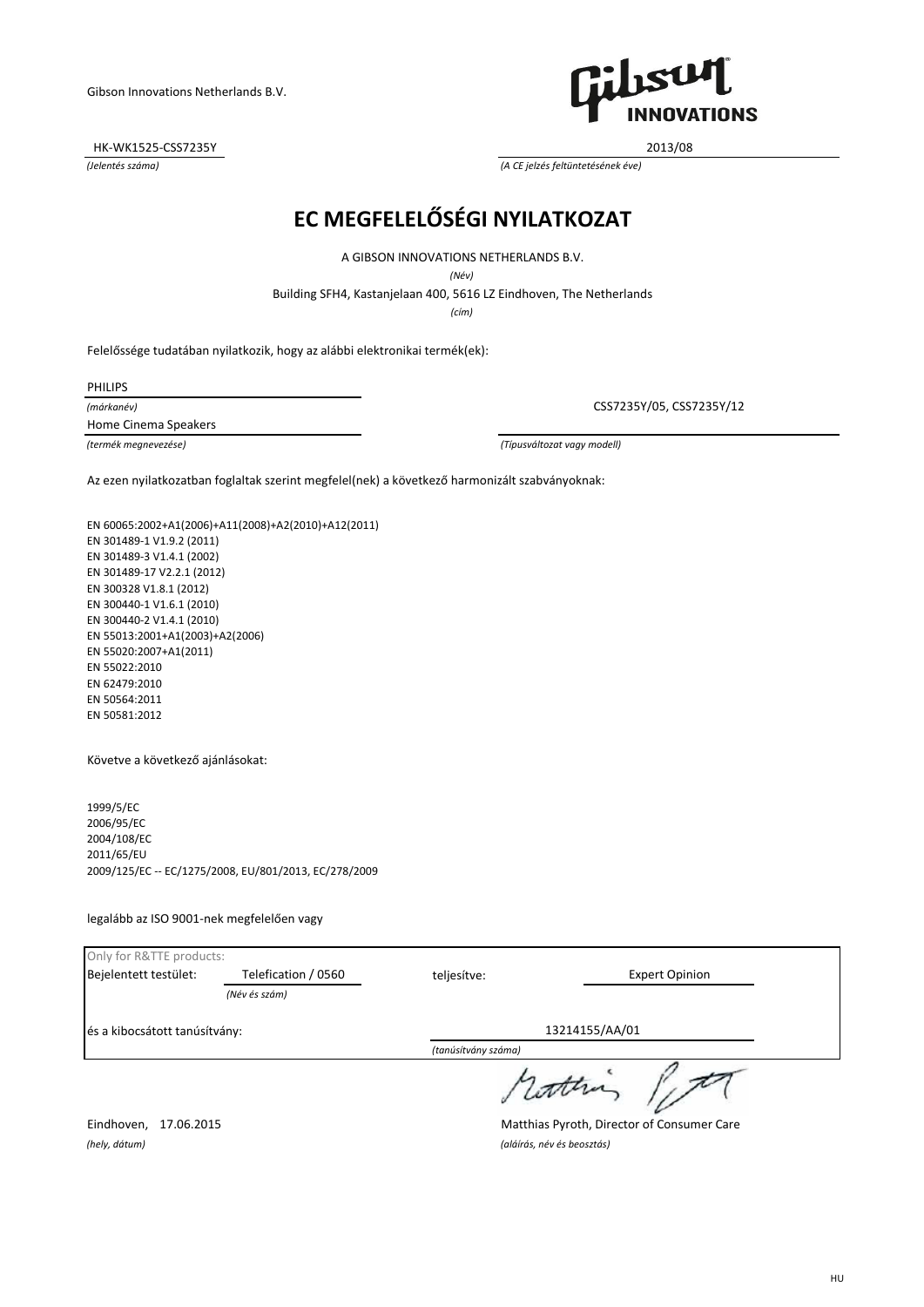HK-WK1525-CSS7235Y 2013/08



*(Документ №) (Година на поставяне на CE маркировката)*

#### **CE Декларация за съответствие**

Building SFH4, Kastanjelaan 400, 5616 LZ Eindhoven, The Netherlands Ние, GIBSON INNOVATIONS NETHERLANDS B.V. *(Име)*

*(адрес)*

Декларираме на наша отговорност, че електрическият(те) уред(и):

PHILIPS

*(търговска марка)* Home Cinema Speakers

*(описание на продукта(ите)) (Серия или модел)*

CSS7235Y/05, CSS7235Y/12

Към който(които) се отнася тази декларация е(са) в съответствие със следните установени стандарти:

EN 60065:2002+A1(2006)+A11(2008)+A2(2010)+A12(2011) EN 301489-1 V1.9.2 (2011) EN 301489-3 V1.4.1 (2002) EN 301489-17 V2.2.1 (2012) EN 300328 V1.8.1 (2012) EN 300440-1 V1.6.1 (2010) EN 300440-2 V1.4.1 (2010) EN 55013:2001+A1(2003)+A2(2006) EN 55020:2007+A1(2011) EN 55022:2010 EN 62479:2010 EN 50564:2011 EN 50581:2012

В съответствие с директиви:

1999/5/EC 2006/95/EC 2004/108/EC 2011/65/EU 2009/125/EC -- EC/1275/2008, EU/801/2013, EC/278/2009

и са произведени под система за качествен контрол най-малко в съответствие с ISO 9001 или

| Only for R&TTE products: |                     |                        |                       |
|--------------------------|---------------------|------------------------|-----------------------|
| Известяващата            | Telefication / 0560 | извърши:               | <b>Expert Opinion</b> |
| институция:              | (Име и номер)       |                        |                       |
| И издаде сертификат:     |                     | 13214155/AA/01         |                       |
|                          |                     | (номер на сертификата) |                       |
|                          |                     |                        | / Latter              |

*(място, дата) (подпис, име и длъжност)*

Eindhoven, 17.06.2015 Matthias Pyroth, Director of Consumer Care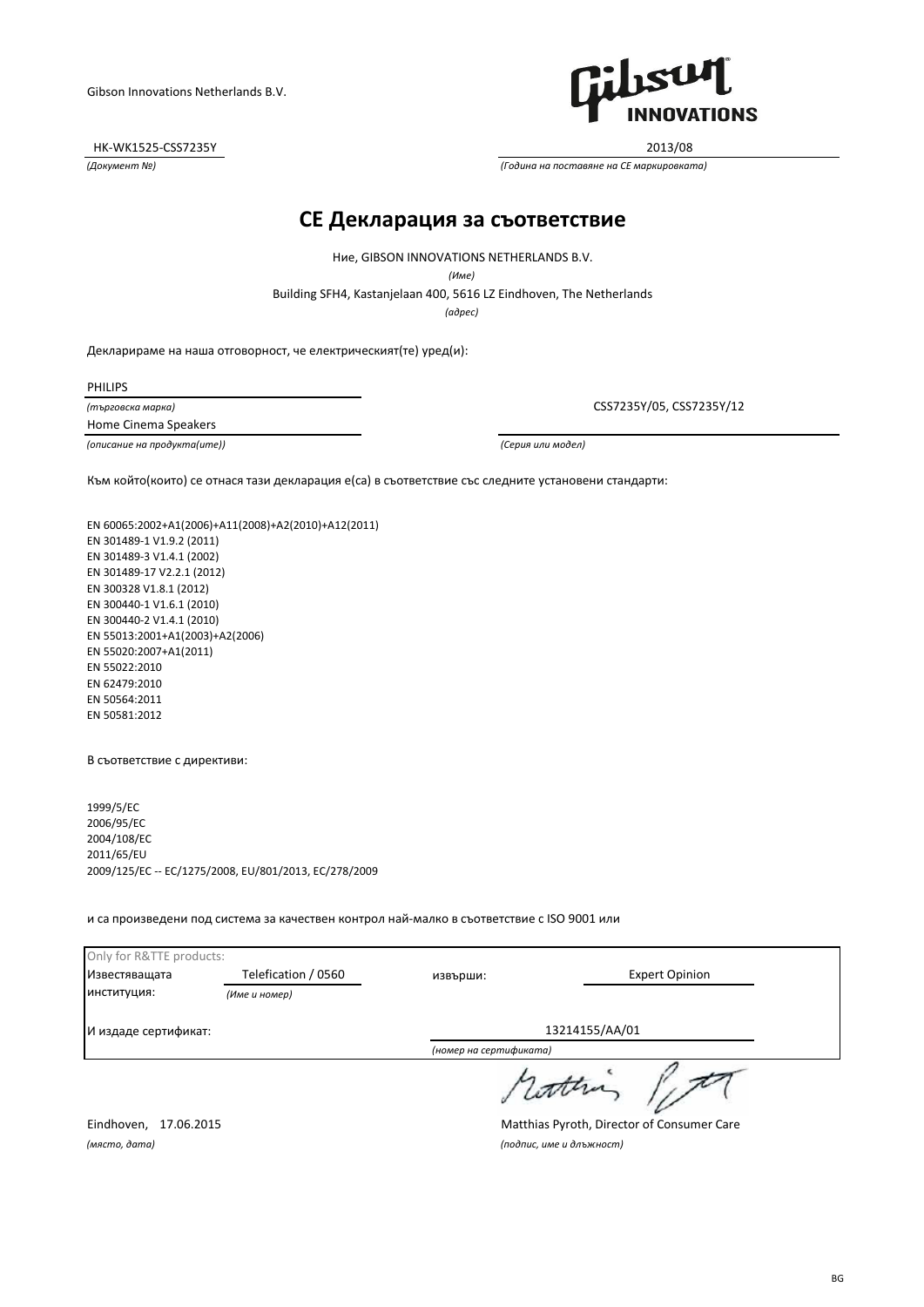HK-WK1525-CSS7235Y 2013/08



*(Číslo zprávy) (Rok udělění známky CE)*

# **Prohlášení o shodě v EU**

My, GIBSON INNOVATIONS NETHERLANDS B.V.

*(Jméno)*

Building SFH4, Kastanjelaan 400, 5616 LZ Eindhoven, The Netherlands

*(adresa)*

Prohlašujeme na svou odpovědnost, že elektrický výrobek:

PHILIPS

*(značka)* Home Cinema Speakers

CSS7235Y/05, CSS7235Y/12

*(popis výrobku) (Typ verze nebo model)*

na nějž se toto prohlášení vztahuje, je ve shodě s následujícími harmonizovanými normami:

EN 60065:2002+A1(2006)+A11(2008)+A2(2010)+A12(2011) EN 301489-1 V1.9.2 (2011) EN 301489-3 V1.4.1 (2002) EN 301489-17 V2.2.1 (2012) EN 300328 V1.8.1 (2012) EN 300440-1 V1.6.1 (2010) EN 300440-2 V1.4.1 (2010) EN 55013:2001+A1(2003)+A2(2006) EN 55020:2007+A1(2011) EN 55022:2010 EN 62479:2010 EN 50564:2011 EN 50581:2012

Následovaných ustanoveními Směrnic:

1999/5/EC 2006/95/EC 2004/108/EC 2011/65/EU 2009/125/EC -- EC/1275/2008, EU/801/2013, EC/278/2009

A jsou vyráběny v systému řízení kvality minimálně ve shodě s ISO 9001 nebo

| Only for R&TTE products: |                     |                     |                       |
|--------------------------|---------------------|---------------------|-----------------------|
| Kompetentní orgán:       | Telefication / 0560 | provedl:            | <b>Expert Opinion</b> |
|                          | (Název a číslo)     |                     |                       |
| a vydal certifikát:      |                     |                     | 13214155/AA/01        |
|                          |                     | (číslo certifikátu) |                       |
|                          |                     |                     | s cotten              |

Eindhoven, 17.06.2015 Matthias Pyroth, Director of Consumer Care

*(místo, datum) (podpis, jméno a funkce)*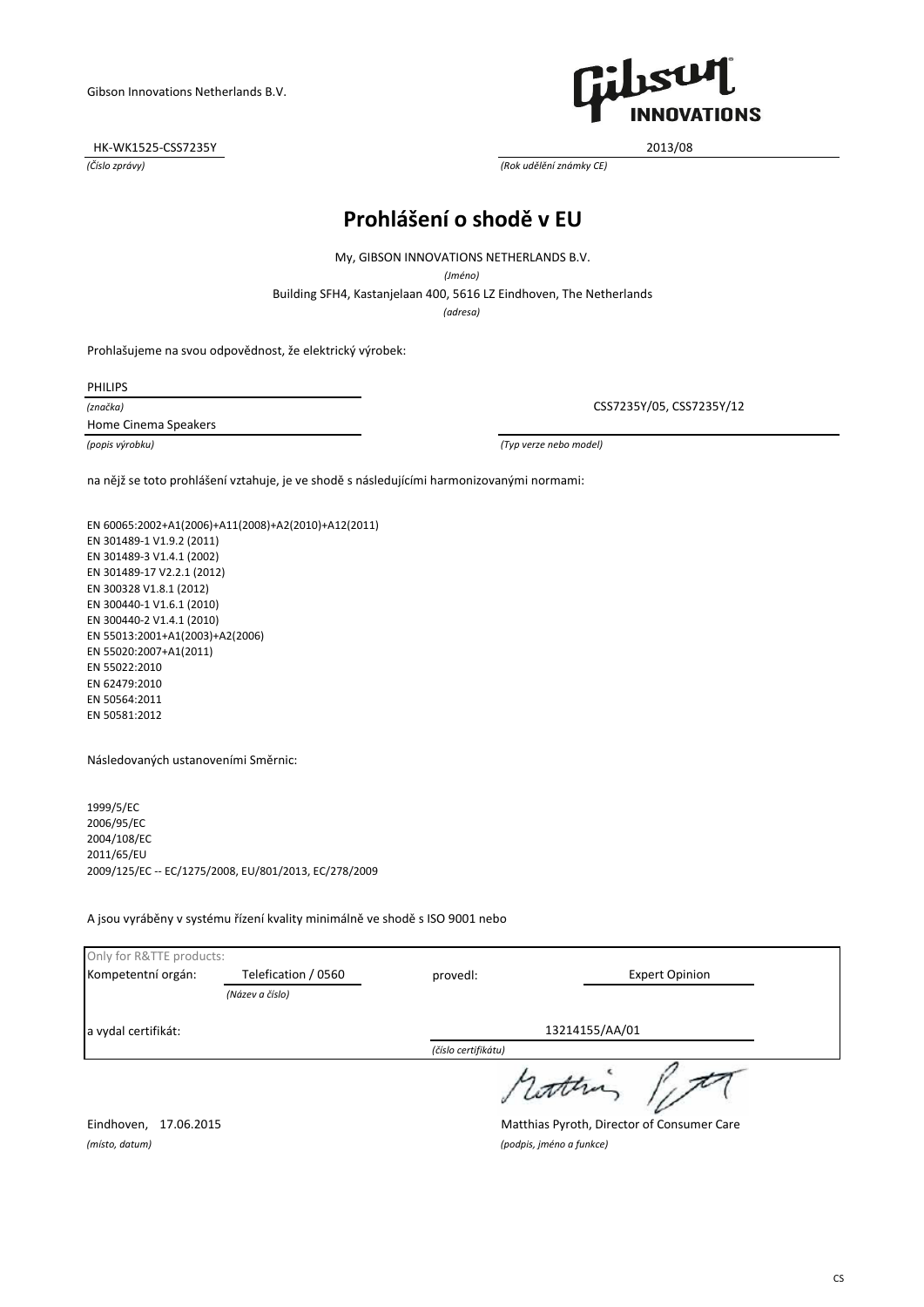HK-WK1525-CSS7235Y 2013/08



*(Broj izvještaja) (Godina ishođenja CE oznake)*

#### **Izjava o sukladnosti**

Mi, GIBSON INNOVATIONS NETHERLANDS B.V.

*(Ime)*

Building SFH4, Kastanjelaan 400, 5616 LZ Eindhoven, The Netherlands

*(Adresa)*

Odgovorno izjavljujemo da je elektični uređaj(i):

PHILIPS

*(Naziv robne marke)* Home Cinema Speakers

CSS7235Y/05, CSS7235Y/12

*(opis proizvoda) (Tipska oznaka ili model)*

Na koje se ova izjava odnosi zadovoljava sljedeće usklađene norme:

EN 60065:2002+A1(2006)+A11(2008)+A2(2010)+A12(2011) EN 301489-1 V1.9.2 (2011) EN 301489-3 V1.4.1 (2002) EN 301489-17 V2.2.1 (2012) EN 300328 V1.8.1 (2012) EN 300440-1 V1.6.1 (2010) EN 300440-2 V1.4.1 (2010) EN 55013:2001+A1(2003)+A2(2006) EN 55020:2007+A1(2011) EN 55022:2010 EN 62479:2010 EN 50564:2011 EN 50581:2012

Slijedom odredbi:

1999/5/EC 2006/95/EC 2004/108/EC 2011/65/EU 2009/125/EC -- EC/1275/2008, EU/801/2013, EC/278/2009

najmanje u skladu sa normom ISO 9001 ili

| Only for R&TTE products: |                     |                |                       |
|--------------------------|---------------------|----------------|-----------------------|
| Nadležno tijelon:        | Telefication / 0560 | Izveden:       | <b>Expert Opinion</b> |
|                          | (Ime i broj)        |                |                       |
| I izdana je potvrda:     |                     |                | 13214155/AA/01        |
|                          |                     | (Broj potvrde) |                       |
|                          |                     |                | , cottra              |

Eindhoven, 17.06.2015 Matthias Pyroth, Director of Consumer Care

*(Mjesto ,datum) (Potpis,ime i radno mjesto)*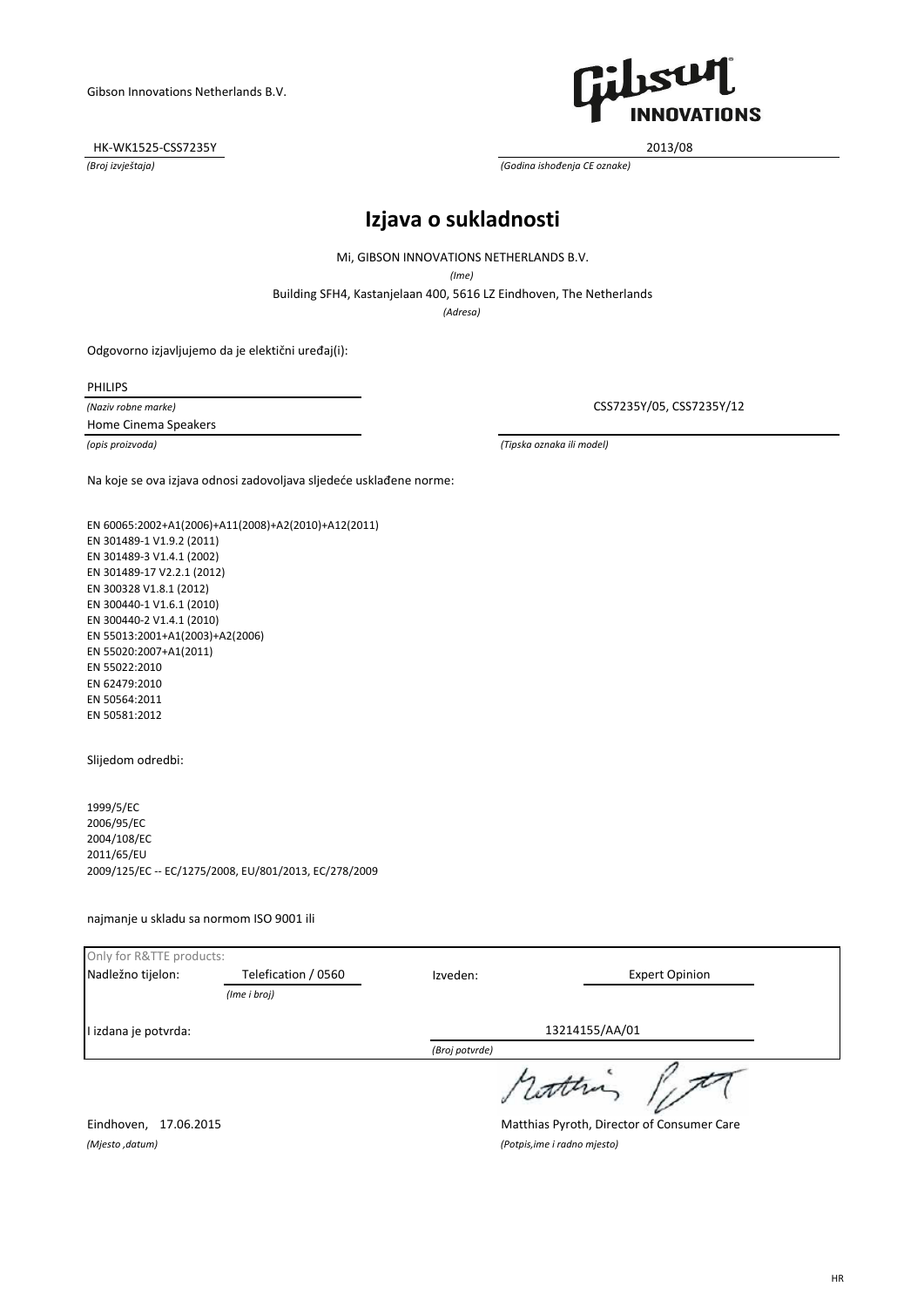HK-WK1525-CSS7235Y 2013/08



*(Številka poročila) (Leto namstitve CE znaka)*

# **Izjava o skladnosti**

Mi, GIBSON INNOVATIONS NETHERLANDS B.V.

*(Ime)*

Building SFH4, Kastanjelaan 400, 5616 LZ Eindhoven, The Netherlands

*(Naslov)*

S polno odgovornostjo izjavljamo:

PHILIPS

*(Ime znamke)* Home Cinema Speakers

CSS7235Y/05, CSS7235Y/12

*(Opis proizvoda) (Tip, verzija ali model)*

Na katerega se nanaša ta izjava je skladen z naslednjimi harmoniziranimi standardi:

EN 60065:2002+A1(2006)+A11(2008)+A2(2010)+A12(2011) EN 301489-1 V1.9.2 (2011) EN 301489-3 V1.4.1 (2002) EN 301489-17 V2.2.1 (2012) EN 300328 V1.8.1 (2012) EN 300440-1 V1.6.1 (2010) EN 300440-2 V1.4.1 (2010) EN 55013:2001+A1(2003)+A2(2006) EN 55020:2007+A1(2011) EN 55022:2010 EN 62479:2010 EN 50564:2011 EN 50581:2012

V skladu z naslednjimi odločbami:

1999/5/EC 2006/95/EC 2004/108/EC 2011/65/EU 2009/125/EC -- EC/1275/2008, EU/801/2013, EC/278/2009

In so proizvedeni v skladu s shemo kakovosti najmanj v skladu z ISO 9001 ali CENELEC stalnimi dokumenti

| Only for R&TTE products: |                     |                        |                       |
|--------------------------|---------------------|------------------------|-----------------------|
| Priglašeno organ:        | Telefication / 0560 | Izvršeno:              | <b>Expert Opinion</b> |
|                          | (Ime in številka)   |                        |                       |
| Izdaja certifikat:       |                     | 13214155/AA/01         |                       |
|                          |                     | (Številka certifikata) |                       |
|                          |                     |                        | / latter              |

Eindhoven, 17.06.2015 Matthias Pyroth, Director of Consumer Care

*(Kraj, datum) (Podpis, Ime in funkcija)*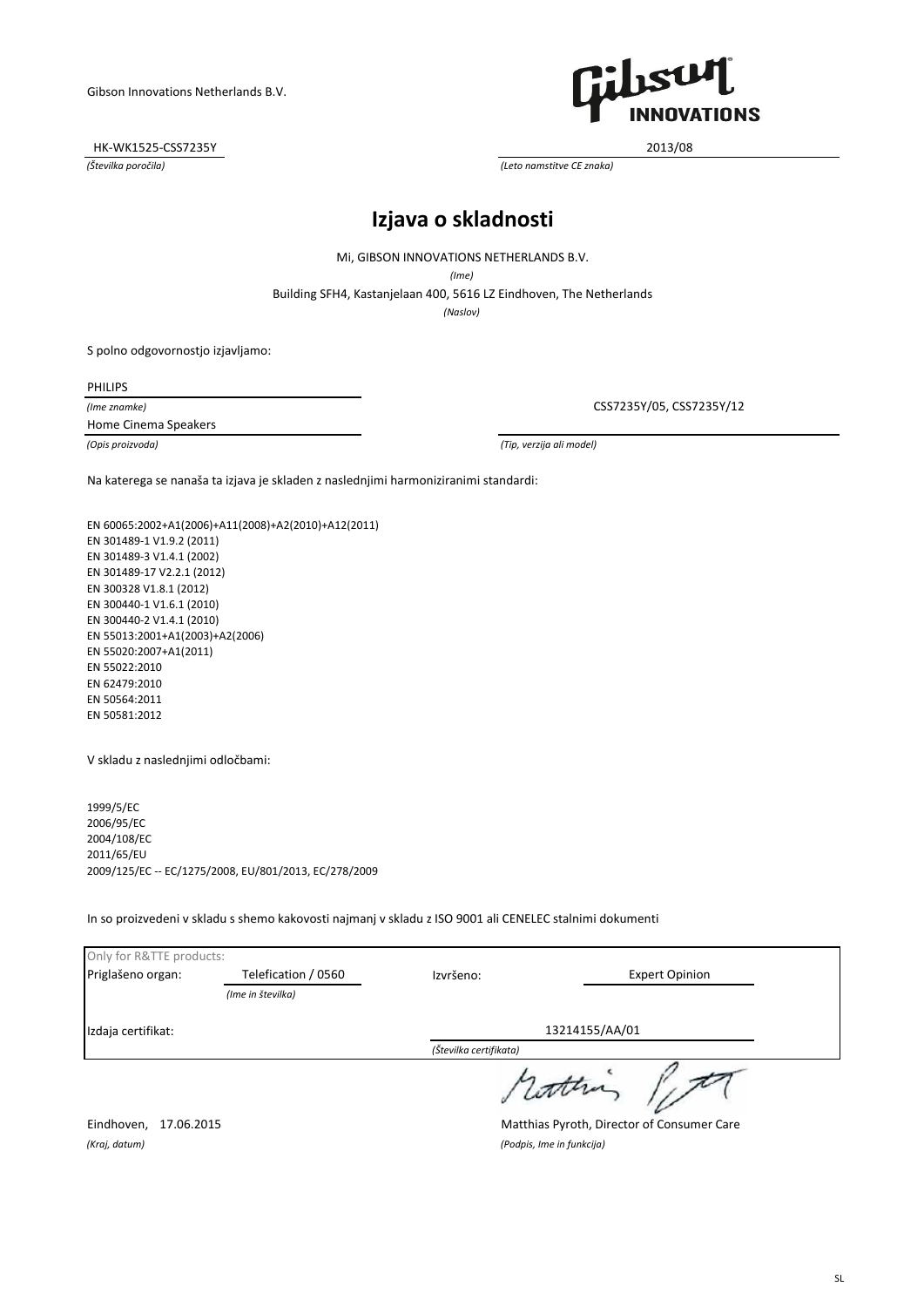HK-WK1525-CSS7235Y 2013/08



*(Č. dokumentu) (Rok, kedy bola CE značka pridelená)*

# **EC Vyhlásenie o zhode**

My, GIBSON INNOVATIONS NETHERLANDS B.V.

*(Názov spoločnosti)*

Building SFH4, Kastanjelaan 400, 5616 LZ Eindhoven, The Netherlands

*(adresa)*

Prehlasujeme v našej zodpovednosti, že elektrický výrobok (výrobky):

PHILIPS

*(značka)*

Home Cinema Speakers

CSS7235Y/05, CSS7235Y/12

*(popis produktu) (Typ, verzia alebo model)*

Produkty, ktorých sa toto vyhlásenie týka, sú v súlade s nasledovnými harmonizovanými normami:

EN 60065:2002+A1(2006)+A11(2008)+A2(2010)+A12(2011) EN 301489-1 V1.9.2 (2011) EN 301489-3 V1.4.1 (2002) EN 301489-17 V2.2.1 (2012) EN 300328 V1.8.1 (2012) EN 300440-1 V1.6.1 (2010) EN 300440-2 V1.4.1 (2010) EN 55013:2001+A1(2003)+A2(2006) EN 55020:2007+A1(2011) EN 55022:2010 EN 62479:2010 EN 50564:2011 EN 50581:2012

V súlade s nasledovnými ustanoveniami:

1999/5/EC 2006/95/EC 2004/108/EC 2011/65/EU 2009/125/EC -- EC/1275/2008, EU/801/2013, EC/278/2009

A sú vyrobené podľa osnov kvality a prinajmenšom v súlade s ISO 9001 alebo CENELEC ustanoveniami

| Only for R&TTE products: |                     |                     |                       |
|--------------------------|---------------------|---------------------|-----------------------|
| Oboznámený orgán:        | Telefication / 0560 | vykonané:           | <b>Expert Opinion</b> |
|                          | (Názov a číslo)     |                     |                       |
| A vystavený certifikát:  |                     |                     | 13214155/AA/01        |
|                          |                     | (číslo certifikátu) |                       |
|                          |                     |                     | rother                |

Eindhoven, 17.06.2015 Matthias Pyroth, Director of Consumer Care *(miesto, dátum) (podpis, meno a funkcia)*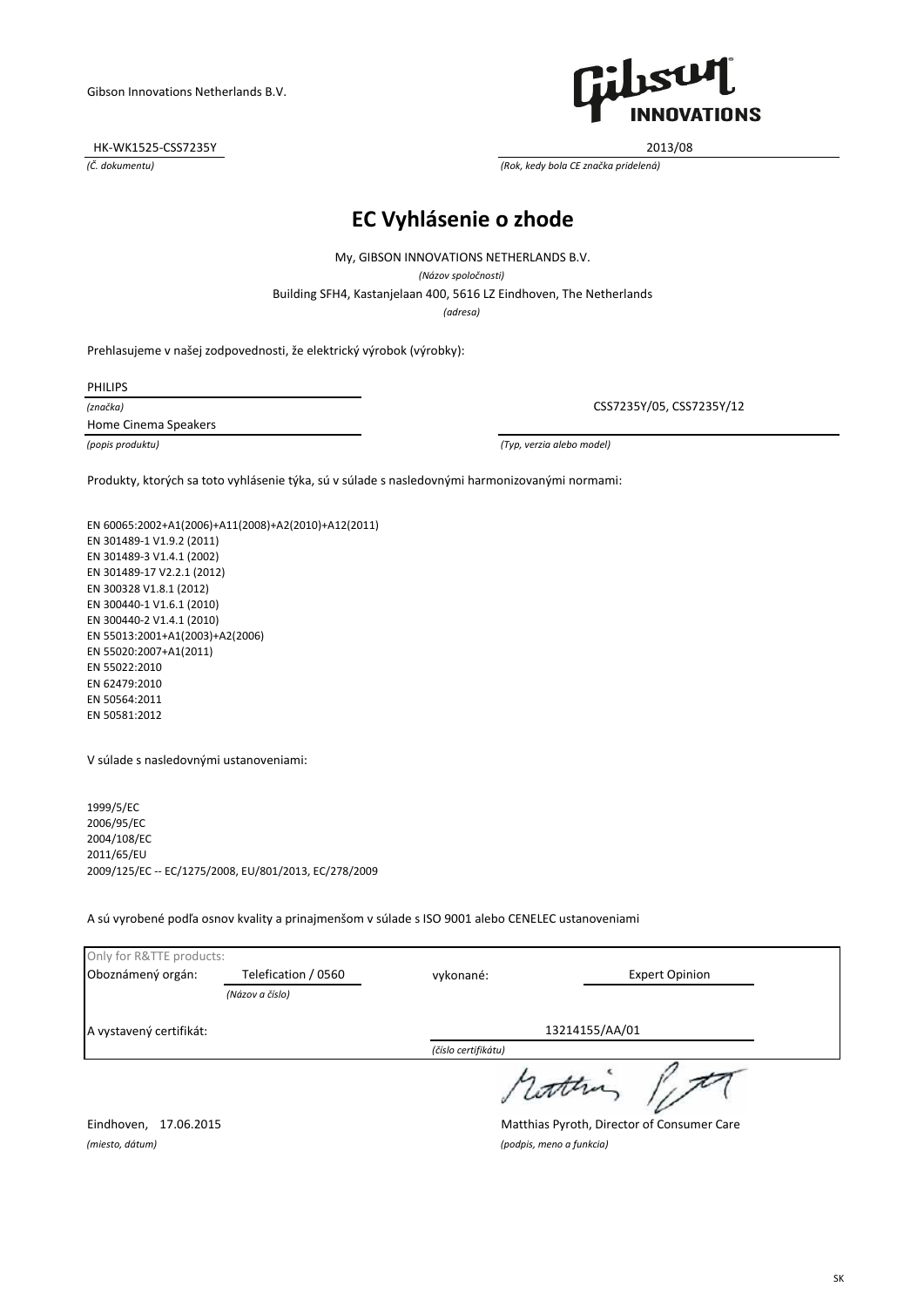HK-WK1525-CSS7235Y 2013/08



*(Ziņojums Nr) (Gads kurā CE zīme ieviesta)*

# **EC deklarācija atbilstība**

Mēs, GIBSON INNOVATIONS NETHERLANDS B.V.

*(vārds)*

Building SFH4, Kastanjelaan 400, 5616 LZ Eindhoven, The Netherlands

*(adresă)*

deklarēt zem vai atbildība ka, elektronisks produkts:

PHILIPS

*(fabrikas marka vārds)* Home Cinema Speakers

CSS7235Y/05, CSS7235Y/12

*(produkta apraksts) (Tips, versija vai modelis)*

Kam ši deklarācija atbilst ir apliecināt ar sekojošiem saskaņotiem standartiem:

EN 60065:2002+A1(2006)+A11(2008)+A2(2010)+A12(2011) EN 301489-1 V1.9.2 (2011) EN 301489-3 V1.4.1 (2002) EN 301489-17 V2.2.1 (2012) EN 300328 V1.8.1 (2012) EN 300440-1 V1.6.1 (2010) EN 300440-2 V1.4.1 (2010) EN 55013:2001+A1(2003)+A2(2006) EN 55020:2007+A1(2011) EN 55022:2010 EN 62479:2010 EN 50564:2011 EN 50581:2012

Sekojot noteikumiem:

1999/5/EC 2006/95/EC 2004/108/EC 2011/65/EU 2009/125/EC -- EC/1275/2008, EU/801/2013, EC/278/2009

Tiek ražots zem kvalitātes sistēma kas ir apstiprināta ar ISO 9001 vai CENELEC pastāvošiem dokumentiem

| Only for R&TTE products: |                     |                      |                       |
|--------------------------|---------------------|----------------------|-----------------------|
| Reģistrēta galvenā daļa: | Telefication / 0560 | paveikts:            | <b>Expert Opinion</b> |
|                          | (vārds un numurs)   |                      |                       |
| Un izveido sertifikātu:  |                     |                      | 13214155/AA/01        |
|                          |                     | (sertifikāta numurs) |                       |
|                          |                     |                      | datha                 |

Eindhoven, 17.06.2015 Matthias Pyroth, Director of Consumer Care *(vieta, datums) (parskts, vārds un amatpienākums)*

LV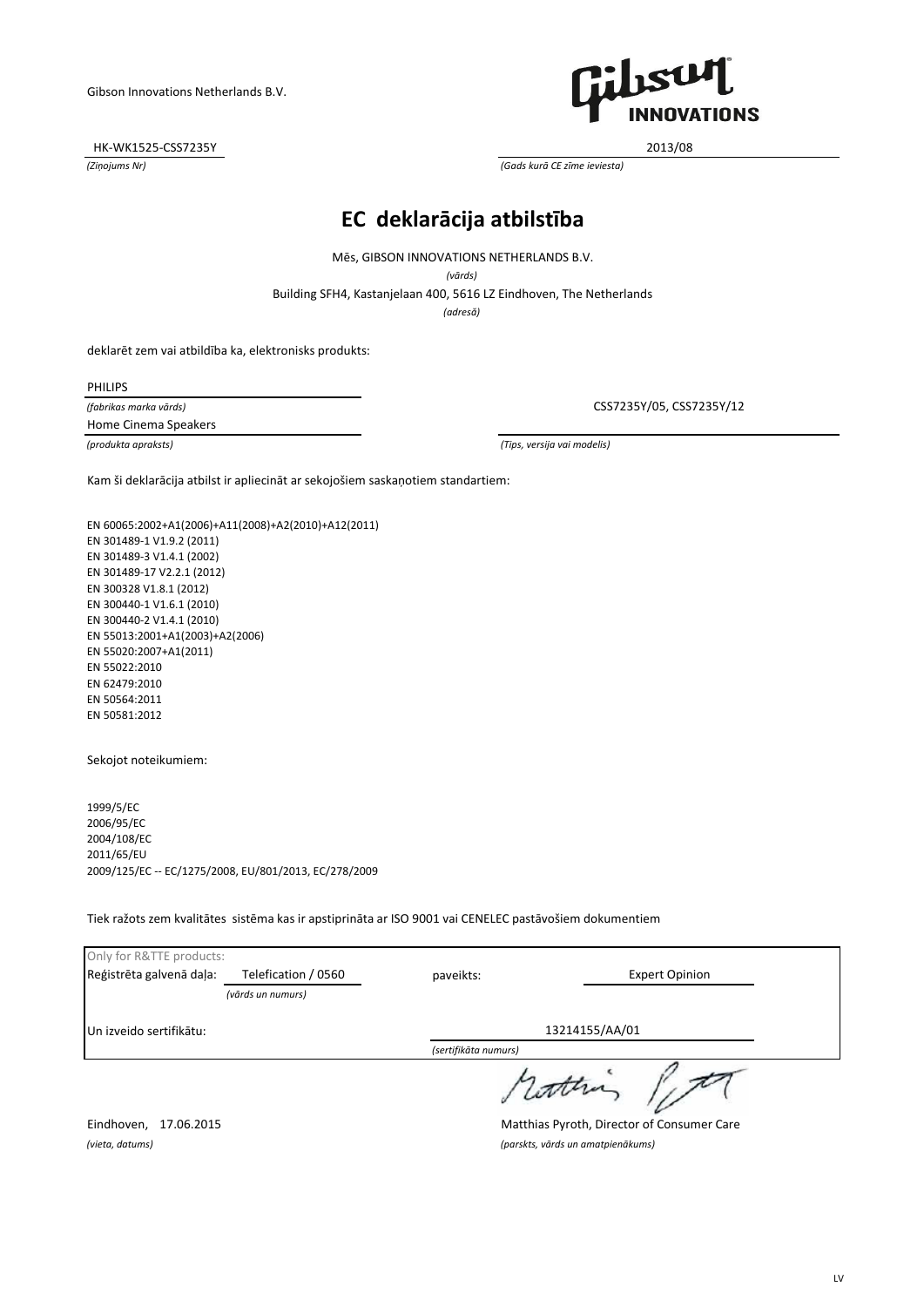HK-WK1525-CSS7235Y 2013/08



*(Pranešimo Nr.) (Metai, kada CE patvirtino)*

#### **EC ATITIKTIES DEKLARACIJA**

Building SFH4, Kastanjelaan 400, 5616 LZ Eindhoven, The Netherlands Mes, GIBSON INNOVATIONS NETHERLANDS B.V. *(Pavadinimas)*

*(adresas)*

Deklaruojame, kad elektronikos gaminys (-iai):

PHILIPS

*(firmos ženklo pavadinimas)* Home Cinema Speakers

CSS7235Y/05, CSS7235Y/12

*(gaminio aprašymas) (Tipas arba modelis)*

Pagal šią deklaraciją atitinka toliau nurodytus standartus:

EN 60065:2002+A1(2006)+A11(2008)+A2(2010)+A12(2011) EN 301489-1 V1.9.2 (2011) EN 301489-3 V1.4.1 (2002) EN 301489-17 V2.2.1 (2012) EN 300328 V1.8.1 (2012) EN 300440-1 V1.6.1 (2010) EN 300440-2 V1.4.1 (2010) EN 55013:2001+A1(2003)+A2(2006) EN 55020:2007+A1(2011) EN 55022:2010 EN 62479:2010 EN 50564:2011 EN 50581:2012

Atitinka tokias nuostatas:

1999/5/EC 2006/95/EC 2004/108/EC 2011/65/EU 2009/125/EC -- EC/1275/2008, EU/801/2013, EC/278/2009

Pagaminta atitinkant visus kokybės reikalavimus pagal ISO 9001 ar CENELEC nuolatinius dokumentus

| Only for R&TTE products: |                          |                       |                       |
|--------------------------|--------------------------|-----------------------|-----------------------|
| Informuota įstaiga:      | Telefication / 0560      | atlikta:              | <b>Expert Opinion</b> |
|                          | (Pavadinimas ir numeris) |                       |                       |
| Sertifikatas išleistas:  |                          |                       | 13214155/AA/01        |
|                          |                          | (sertifikato numeris) |                       |
|                          |                          |                       | rathi                 |

Eindhoven, 17.06.2015 Matthias Pyroth, Director of Consumer Care *(vieta, data) (parašas, vardas, pavardė ir pareigos)*

LT